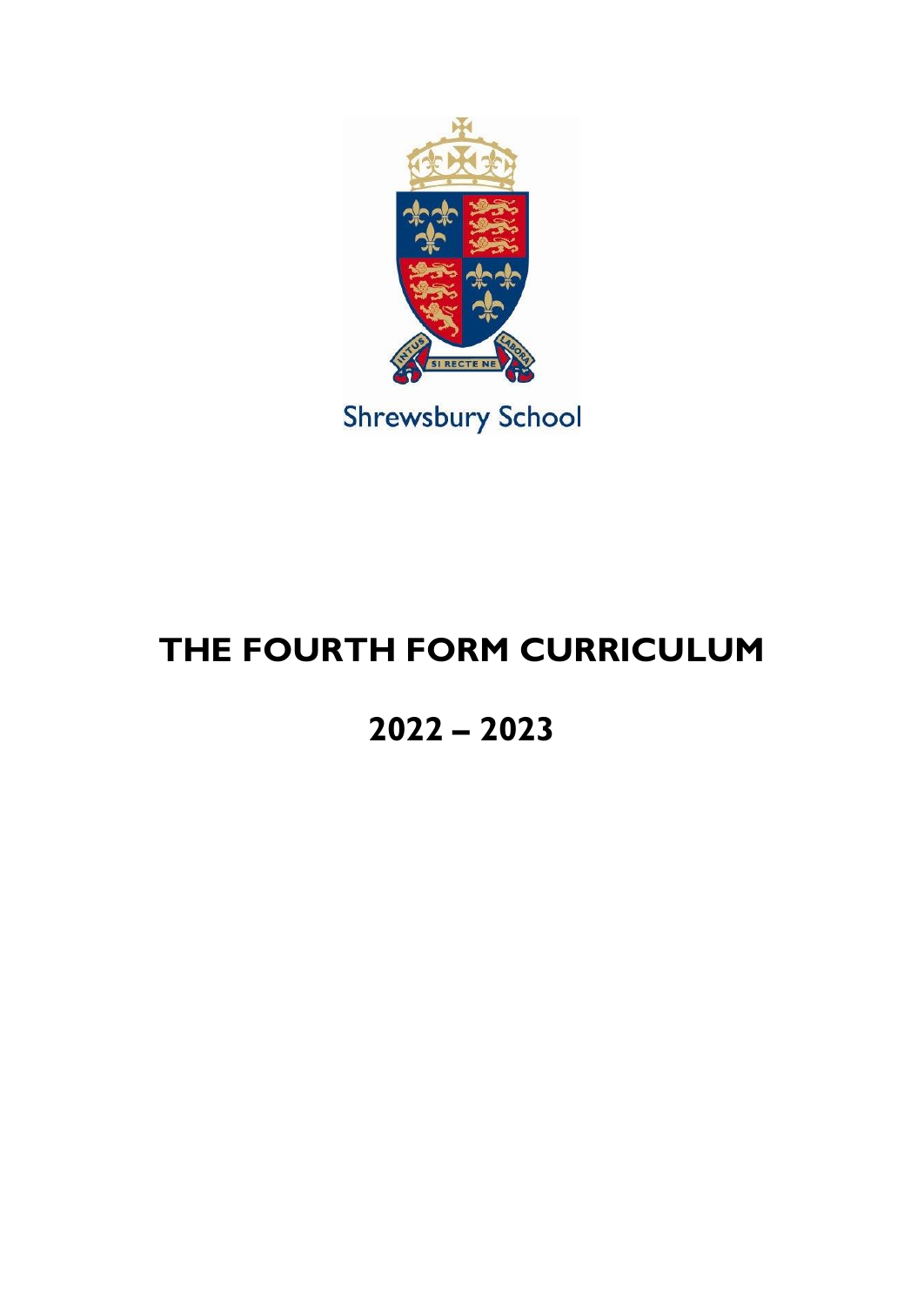# **CONTENTS**

| What decisions do the pupils have to make?<br>When do these decisions have to be made?<br>$\overline{2}$<br>How to reach a decision<br>3<br>Modern Foreign Languages (French, German and Spanish)<br>The Block System (Provisional)<br>4<br>The Higher Project Qualification (HPQ)<br>5<br><b>Option Subjects:</b><br><b>Ancient History</b><br>6<br>7<br>Art<br>8<br>Astronomy<br>$\bullet$<br>9<br><b>Computer Science</b><br>$ 0\rangle$<br>Design and Technology: Product Design<br>$\bullet$<br> 2<br>Drama<br> 3<br>Geography<br>15<br>Greek<br>16<br><b>History</b><br>17<br>Latin<br>٠<br>18<br><b>Music</b><br> 9<br>Philosophy and Theology<br>$\bullet$<br>21<br><b>Physical Education</b><br>$\bullet$<br><b>Core Subjects:</b><br>22<br>English and English Literature<br>23<br><b>Mathematics</b><br>24<br>An overview of the Science GCSEs<br>Biology<br>24<br>п<br>Chemistry<br>25<br><b>Physics</b><br>25<br>п<br>28<br>The Futures Department | Introduction |  |
|-----------------------------------------------------------------------------------------------------------------------------------------------------------------------------------------------------------------------------------------------------------------------------------------------------------------------------------------------------------------------------------------------------------------------------------------------------------------------------------------------------------------------------------------------------------------------------------------------------------------------------------------------------------------------------------------------------------------------------------------------------------------------------------------------------------------------------------------------------------------------------------------------------------------------------------------------------------------|--------------|--|
|                                                                                                                                                                                                                                                                                                                                                                                                                                                                                                                                                                                                                                                                                                                                                                                                                                                                                                                                                                 |              |  |
|                                                                                                                                                                                                                                                                                                                                                                                                                                                                                                                                                                                                                                                                                                                                                                                                                                                                                                                                                                 |              |  |
|                                                                                                                                                                                                                                                                                                                                                                                                                                                                                                                                                                                                                                                                                                                                                                                                                                                                                                                                                                 |              |  |
|                                                                                                                                                                                                                                                                                                                                                                                                                                                                                                                                                                                                                                                                                                                                                                                                                                                                                                                                                                 |              |  |
|                                                                                                                                                                                                                                                                                                                                                                                                                                                                                                                                                                                                                                                                                                                                                                                                                                                                                                                                                                 |              |  |
|                                                                                                                                                                                                                                                                                                                                                                                                                                                                                                                                                                                                                                                                                                                                                                                                                                                                                                                                                                 |              |  |
|                                                                                                                                                                                                                                                                                                                                                                                                                                                                                                                                                                                                                                                                                                                                                                                                                                                                                                                                                                 |              |  |
|                                                                                                                                                                                                                                                                                                                                                                                                                                                                                                                                                                                                                                                                                                                                                                                                                                                                                                                                                                 |              |  |
|                                                                                                                                                                                                                                                                                                                                                                                                                                                                                                                                                                                                                                                                                                                                                                                                                                                                                                                                                                 |              |  |
|                                                                                                                                                                                                                                                                                                                                                                                                                                                                                                                                                                                                                                                                                                                                                                                                                                                                                                                                                                 |              |  |
|                                                                                                                                                                                                                                                                                                                                                                                                                                                                                                                                                                                                                                                                                                                                                                                                                                                                                                                                                                 |              |  |
|                                                                                                                                                                                                                                                                                                                                                                                                                                                                                                                                                                                                                                                                                                                                                                                                                                                                                                                                                                 |              |  |
|                                                                                                                                                                                                                                                                                                                                                                                                                                                                                                                                                                                                                                                                                                                                                                                                                                                                                                                                                                 |              |  |
|                                                                                                                                                                                                                                                                                                                                                                                                                                                                                                                                                                                                                                                                                                                                                                                                                                                                                                                                                                 |              |  |
|                                                                                                                                                                                                                                                                                                                                                                                                                                                                                                                                                                                                                                                                                                                                                                                                                                                                                                                                                                 |              |  |
|                                                                                                                                                                                                                                                                                                                                                                                                                                                                                                                                                                                                                                                                                                                                                                                                                                                                                                                                                                 |              |  |
|                                                                                                                                                                                                                                                                                                                                                                                                                                                                                                                                                                                                                                                                                                                                                                                                                                                                                                                                                                 |              |  |
|                                                                                                                                                                                                                                                                                                                                                                                                                                                                                                                                                                                                                                                                                                                                                                                                                                                                                                                                                                 |              |  |
|                                                                                                                                                                                                                                                                                                                                                                                                                                                                                                                                                                                                                                                                                                                                                                                                                                                                                                                                                                 |              |  |
|                                                                                                                                                                                                                                                                                                                                                                                                                                                                                                                                                                                                                                                                                                                                                                                                                                                                                                                                                                 |              |  |
|                                                                                                                                                                                                                                                                                                                                                                                                                                                                                                                                                                                                                                                                                                                                                                                                                                                                                                                                                                 |              |  |
|                                                                                                                                                                                                                                                                                                                                                                                                                                                                                                                                                                                                                                                                                                                                                                                                                                                                                                                                                                 |              |  |
|                                                                                                                                                                                                                                                                                                                                                                                                                                                                                                                                                                                                                                                                                                                                                                                                                                                                                                                                                                 |              |  |
|                                                                                                                                                                                                                                                                                                                                                                                                                                                                                                                                                                                                                                                                                                                                                                                                                                                                                                                                                                 |              |  |
|                                                                                                                                                                                                                                                                                                                                                                                                                                                                                                                                                                                                                                                                                                                                                                                                                                                                                                                                                                 |              |  |
|                                                                                                                                                                                                                                                                                                                                                                                                                                                                                                                                                                                                                                                                                                                                                                                                                                                                                                                                                                 |              |  |
|                                                                                                                                                                                                                                                                                                                                                                                                                                                                                                                                                                                                                                                                                                                                                                                                                                                                                                                                                                 |              |  |
|                                                                                                                                                                                                                                                                                                                                                                                                                                                                                                                                                                                                                                                                                                                                                                                                                                                                                                                                                                 |              |  |
|                                                                                                                                                                                                                                                                                                                                                                                                                                                                                                                                                                                                                                                                                                                                                                                                                                                                                                                                                                 |              |  |
|                                                                                                                                                                                                                                                                                                                                                                                                                                                                                                                                                                                                                                                                                                                                                                                                                                                                                                                                                                 |              |  |
|                                                                                                                                                                                                                                                                                                                                                                                                                                                                                                                                                                                                                                                                                                                                                                                                                                                                                                                                                                 |              |  |
|                                                                                                                                                                                                                                                                                                                                                                                                                                                                                                                                                                                                                                                                                                                                                                                                                                                                                                                                                                 |              |  |
|                                                                                                                                                                                                                                                                                                                                                                                                                                                                                                                                                                                                                                                                                                                                                                                                                                                                                                                                                                 |              |  |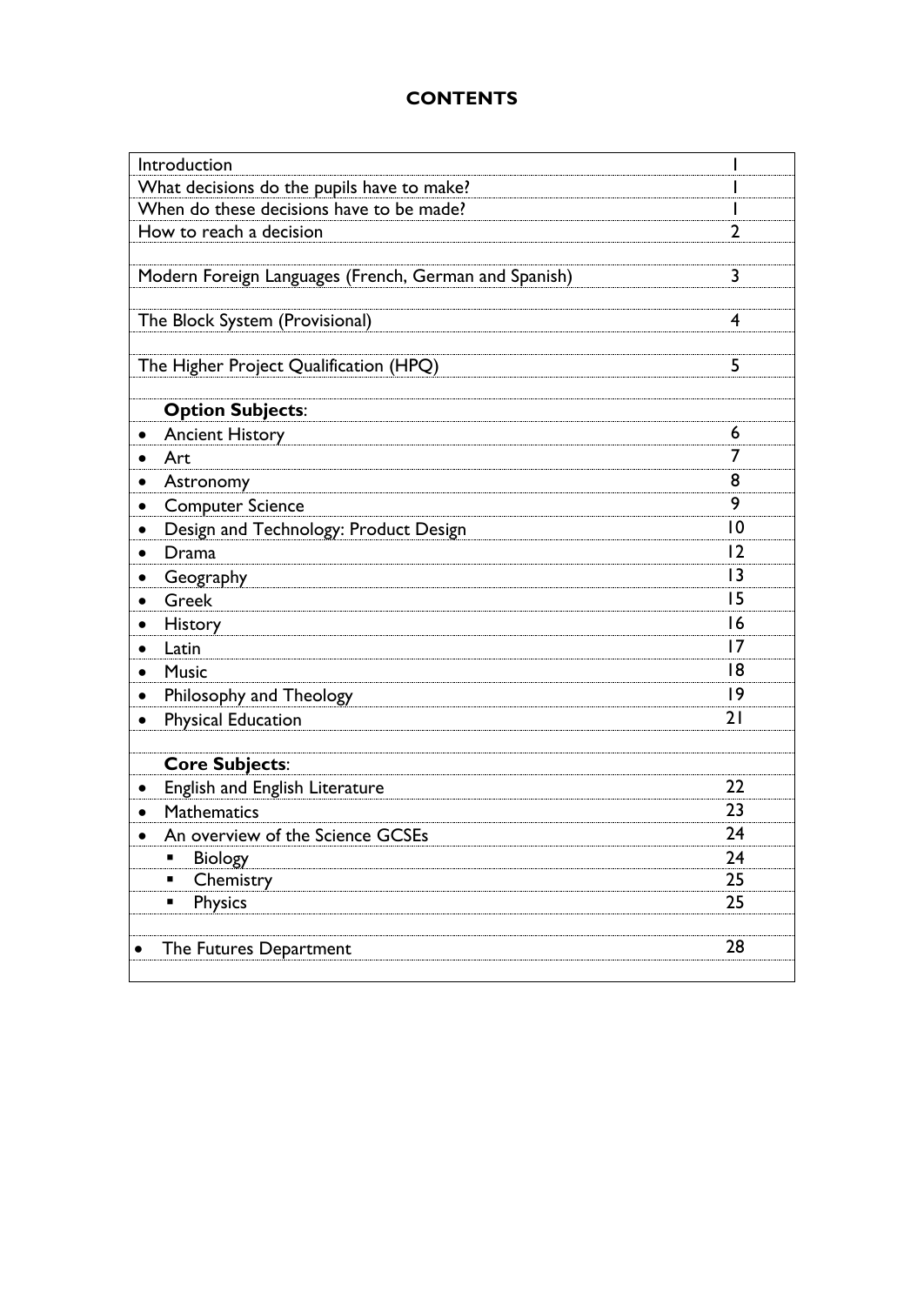# **THE FOURTH FORM CURRICULUM**

#### **Introduction**

In September 2022, pupils in the Fourth Form will embark on a two-year programme that will lead to GCSE examinations in the summer of 2024. They will continue to study English, Mathematics, and at least one Modern Foreign Language (from French, German and Spanish) together with the three science subjects (Biology, Chemistry, and Physics). They will also choose three other subjects from a range that includes humanities, additional languages, creative subjects, Astronomy, Computer Science and Physical Education.

In addition, all pupils will study a non-examined course in PSD (Personal and Social Development).

| <b>Fourth Form Curriculum</b>   |
|---------------------------------|
| English                         |
| <b>Mathematics</b>              |
| Core Modern Language (Option L) |
| <b>Biology</b>                  |
| Chemistry                       |
| <b>Physics</b>                  |
| Option A                        |
| Option B                        |
| Option C                        |

#### **What decisions do the pupils have to make?**

Two decisions have to be made:

- Which Modern Foreign Language to choose as the Core Language (Option L)
- Which other subjects to follow in the Option Blocks

Further information on Modern Foreign Languages can be found on Page 3, with an overview of the available options on Pages 5 to 19. (Pages 20 to 24 give an overview of the English, Mathematics and Science courses.)

#### **When do these decisions have to be made?**

Pupils will be asked to indicate a provisional set of GCSE choices online by **Thursday 17th February**, just before Exeat in the Lent Term. This allows the School to make initial projections of numbers and assess the consequent staffing requirements. There may be some small changes made to the block structure at this stage to accommodate as many combinations of choices as possible.

It is worth pointing out at this stage that it will not be possible to accommodate absolutely every combination and it is possible that one or two pupils may not be able to study precisely the selection of subjects they would wish to. Nonetheless, we do our very best.

We do realise that this is a very early stage for pupils to make their choices, and that their preferences may change through the remainder of the Lent Term. Pupils will be asked for a firm set of choices directly after the Parents' Meeting on **Thursday 17th March**. At this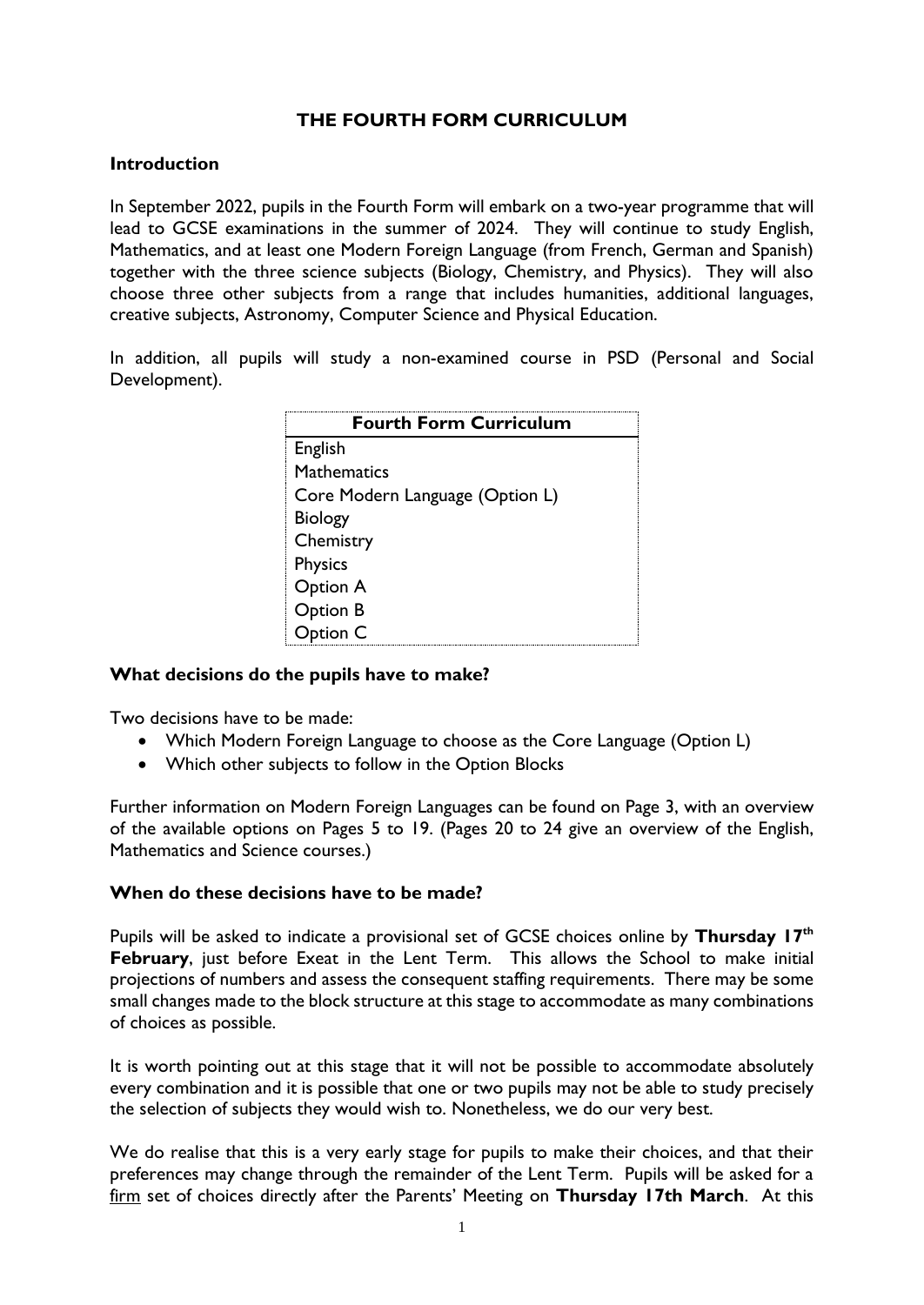stage the school timetable will be compiled. Pupils will be permitted to change their choices after this, but only provided that the change can be accommodated within the timetable structure. Late changes to choices at GCSE are hard to accommodate, so pupils should be wary of leaving it too long to communicate with the Deputy Head (Academic).

#### **How to reach a decision**

When deciding on which subjects to take, a pupil should consider a number of different issues. First and foremost, pupils should look to pursue subjects that interest them, that they enjoy, and that they feel they could do well in. However, pupils also need to be aware of the implications of their GCSE choices on their future studies and they should give some thought to the grouping of subjects that they select. In some cases a pupil may decide to concentrate on a particular area of study, for example by selecting three humanities subjects. In other cases, a pupil may decide to follow a more blended course that might include a language, a humanities subject, and a creative subject.

#### **National developments in GCSE**

You will be aware that there have been a series of developments in GCSE during the past decade. Fortunately, that process of change has now been completed. Since September 2020, GCSE courses receive results in the 9-1 grading format (which replaces the old A\*-G system). The new grades equate to the old in the manner set out below:

| <b>New GCSE</b><br><b>Grading Structure</b> | <b>Current GCSE</b><br><b>Grading Structure</b> |
|---------------------------------------------|-------------------------------------------------|
| 9                                           | A*                                              |
| 8                                           |                                                 |
| 7                                           | А                                               |
| 6                                           |                                                 |
| 5                                           | В                                               |
| 4                                           | C                                               |
| 3                                           | D                                               |
| $\overline{\mathbf{2}}$                     | E                                               |
|                                             | F                                               |
|                                             | G                                               |
| U                                           | U                                               |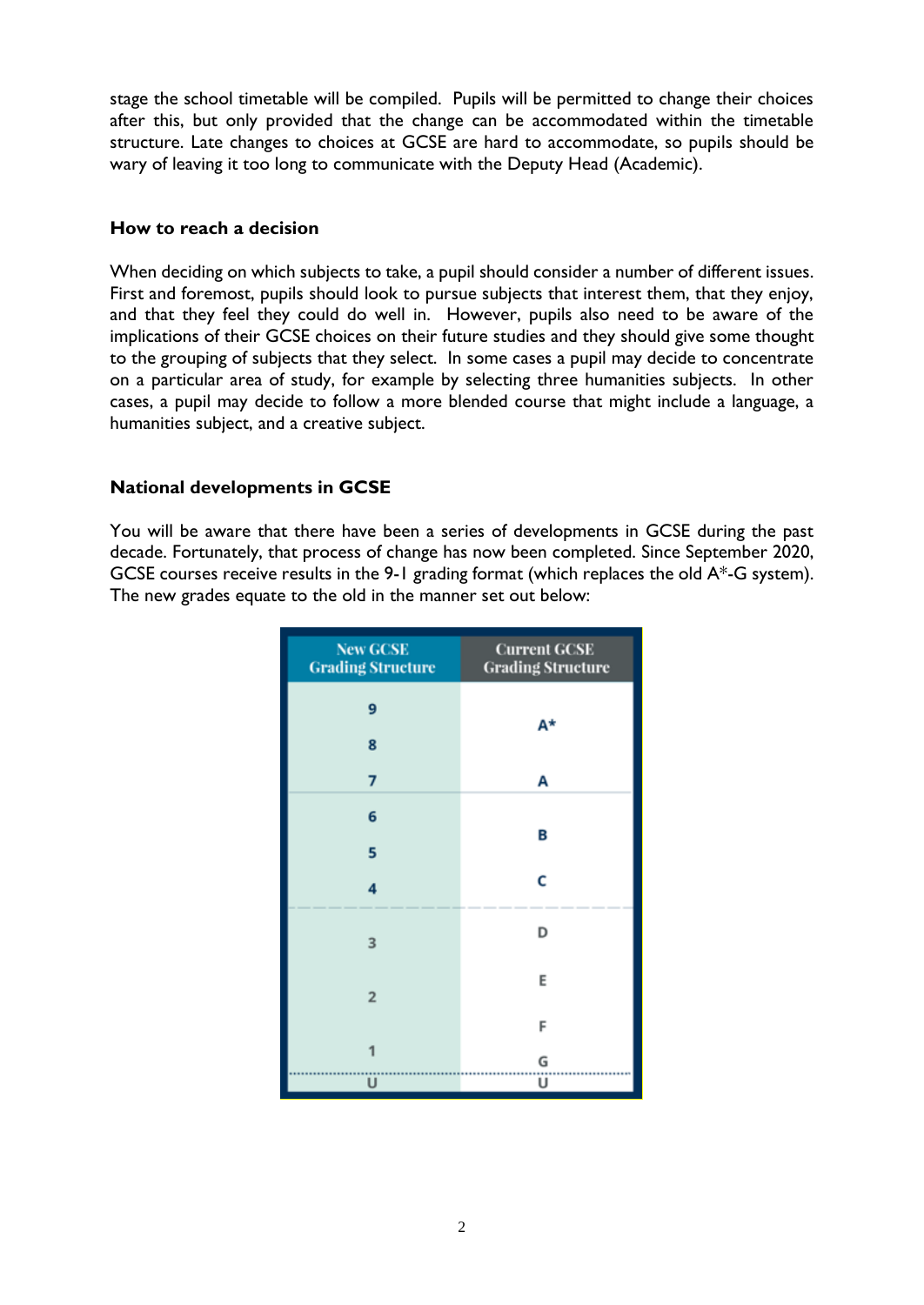#### **MODERN FOREIGN LANGUAGES**

Pupils are required to study at least one Modern Foreign Language (out of French, German and Spanish). Historically, a significant proportion of the year-group has chosen to study more than one.

#### **FRENCH, GERMAN, SPANISH**

| French:  | <b>AQA GCSE</b>     |
|----------|---------------------|
| German:  | <b>AQA GCSE</b>     |
| Spanish: | <b>Edexcel GCSE</b> |

In each of the modern languages, the courses continue the work begun on these syllabuses in the Third Form.

Speaking, Listening, Writing and Reading are all assessed towards the final grade. The emphasis is on practical communication in the language, alongside the preparation of a solid grammatical foundation especially for those who continue to Sixth Form level and beyond. We hope, too, to stimulate pupils' interest through the use of challenging cultural material and to provide enjoyable and interesting courses.

We believe the cultural and vocational benefits of studying modern foreign languages to be considerable; in many other countries, such a course of study is compulsory to age 18. Employers world-wide increasingly specify foreign-language competence in job advertisements.

In each language, pupils receive specialist conversation classes with native speakers and are encouraged to enrol for the regular school study visits, for example, to Montpellier, Berlin and Spain.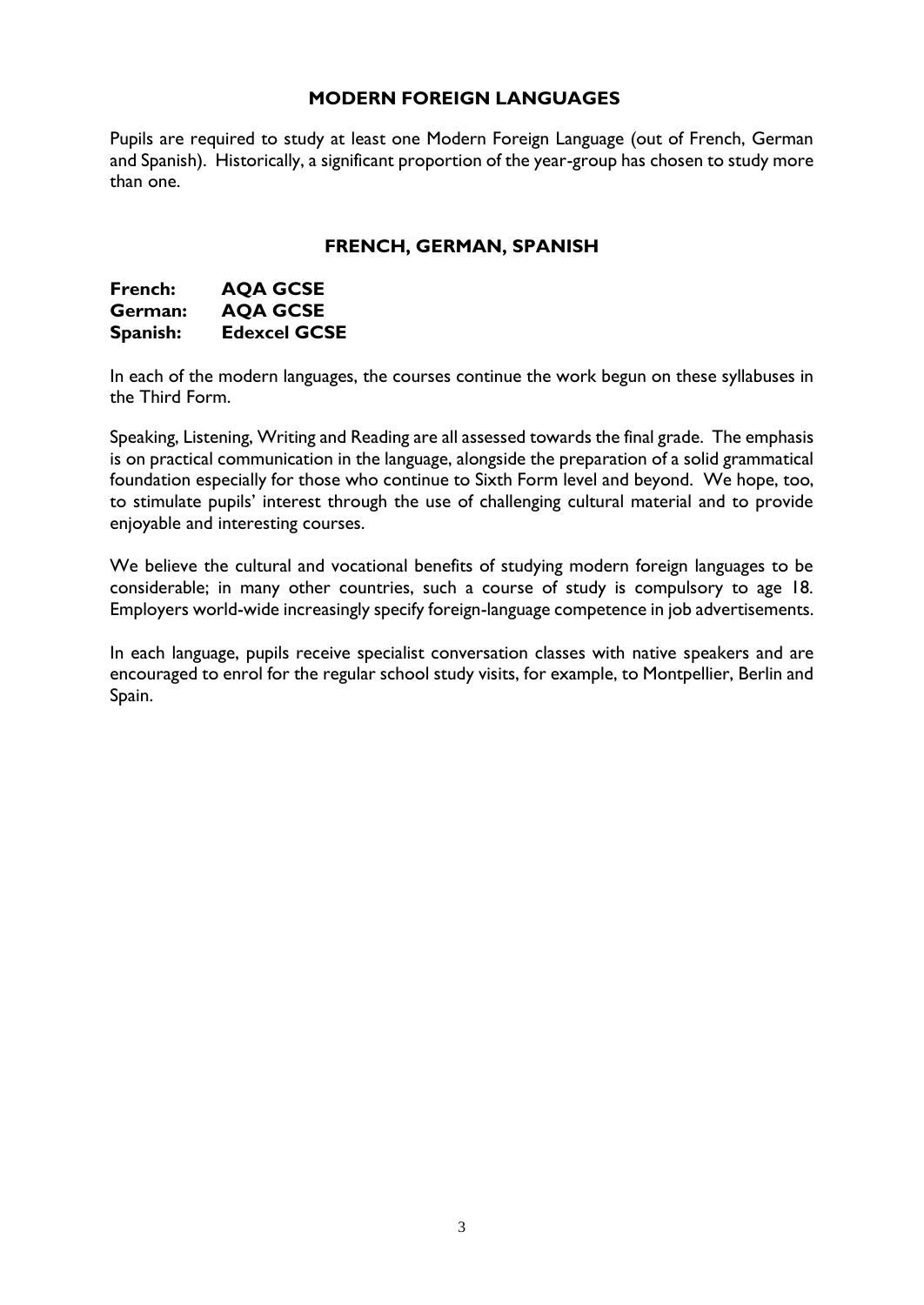## **THE BLOCK SYSTEM (PROVISIONAL)**

| <b>Block L</b>             | <b>Block A</b>          | <b>Block B</b>          | <b>Block C</b> |
|----------------------------|-------------------------|-------------------------|----------------|
| French                     | Geography               | <b>Ancient History</b>  | Art            |
| German                     | German                  | Design                  | Astronomy      |
| Spanish                    | Greek                   | Geography               | Design         |
| Computer<br><b>Science</b> | <b>History</b>          | <b>History</b>          | Drama          |
|                            | Philosophy and Theology | Latin                   | Geography      |
|                            | Spanish                 | <b>Music</b>            | History        |
|                            |                         | Philosophy and Theology | <b>Music</b>   |
|                            |                         |                         | Physical       |
|                            |                         |                         | Education      |
|                            |                         |                         | Spanish        |

The block structure above is provisional. In late February, pupils will be asked to make their initial choices online, based on the blocks given above. Pupils will also be asked to indicate if there is a combination of subjects that they would like to study, but which is not possible under the given block structure.

The Deputy Head (Academic) will review the choices submitted, and may make small alterations to the block structure if these will provide a greater number of pupils with their favoured combinations of subjects.

It is worth reiterating that it may not be possible to design the blocks in such a way as to accommodate all possible combinations of subjects, and so some pupils may not be able to study precisely the group of subjects that they might wish.

On occasions when uptake for a subject is very low, we may take the decision not to run the course. In such a circumstance, pupils would be required to make another choice.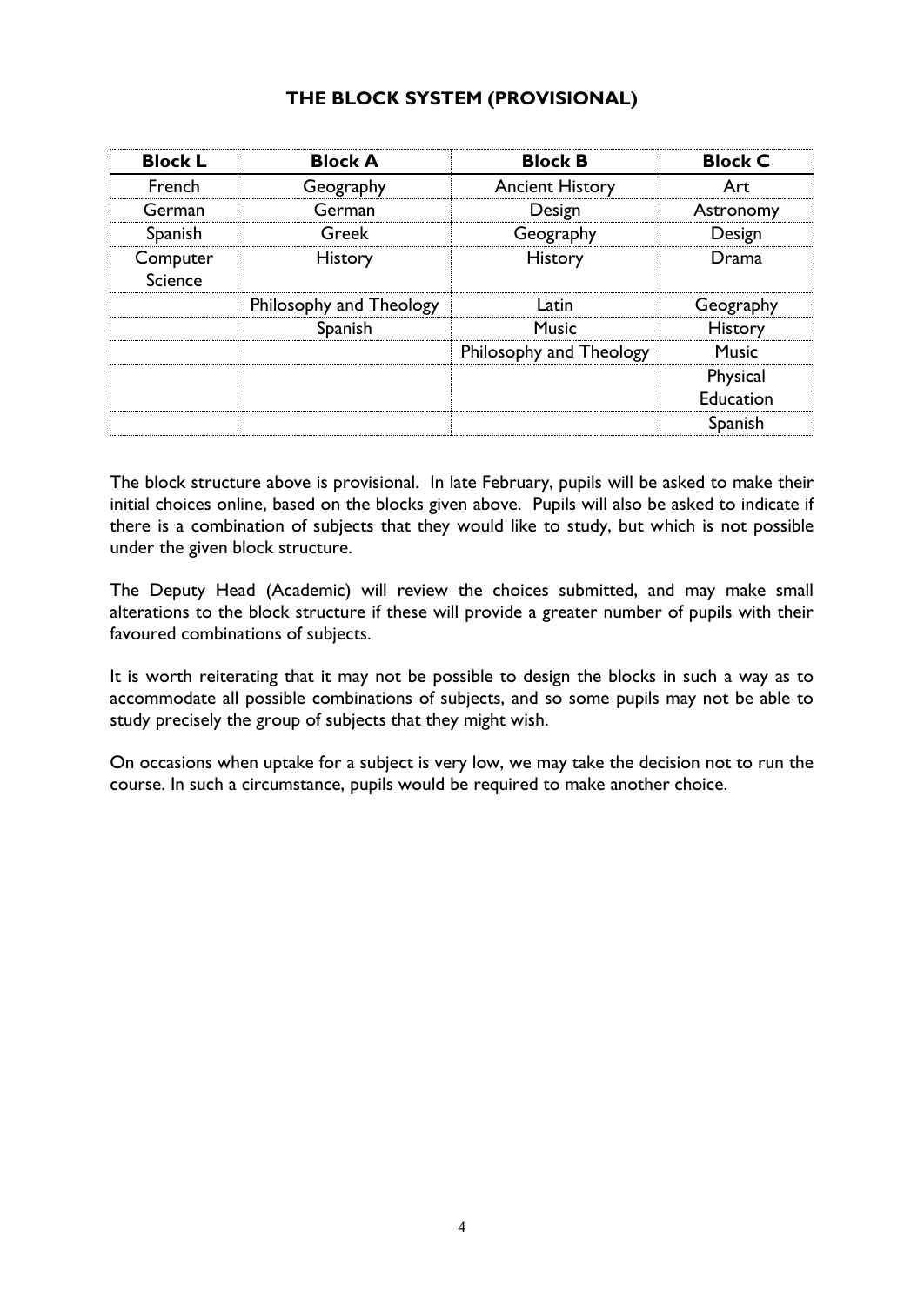# **THE HIGHER PROJECT QUALIFICAITON (HPQ)**

The Higher Project Qualification (HPQ) is an independent research project accredited by AQA at GCSE level and is a Level 2 qualificaiton, equivalent to half a GCSE.

The HPQ is optional for all Fourth Form students, who can choose it at the start of the Michaelmas Term. It is an exciting and empowering qualification as students learn new study skills including research, project management and academic writing and referencing.

To complete the project, students must produce the following:

- 1) A product: either a 2000 word essay OR an artefact accompanied by a 500 word research report
- 2) A presentation on their research to a non-specialist audience (including peers and adults)
- 3) A production log a record of their planning, decision making and evaluation of their project success

They are encouraged to pursue an area of research that is interesting personally to them and it may be inspired by something they have learned in school, or go totally beyond the scope of the curriculum. Some previous HPQ titles include:

- How does the fishing industry negatively affect Australian reefs?
- How did the discovery and application of anaesthesia impact surgery and mortality rates?
- How to be a healthy and ethical vegan
- Making a Dress using a Vintage Vogue Sewing Pattern
- A history of trigonometric functions: how were sin, cos and tan originally discovered?

Students complete the HPQ outside the academic timetable and are allocated individual supervisors to guide them through the process. All projects are monitored by the Centre Coordinator, Miss Wheeler, who also delivers taught sessions on research skills. Students have one academic year to complete and submit their project.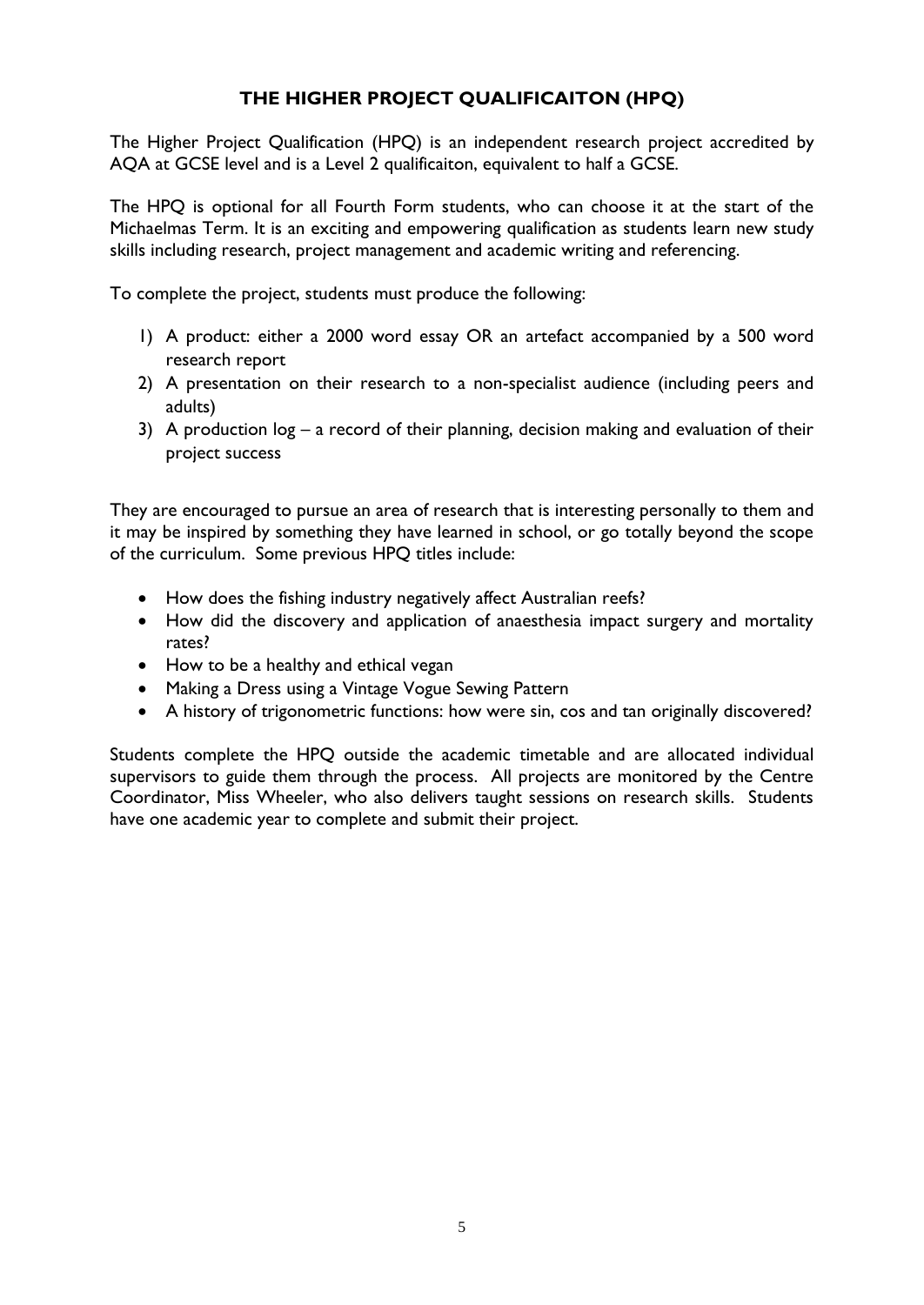# **GCSE OPTION SUBJECTS**

# **ANCIENT HISTORY**

## *OCR GCSE*

This is an exciting course which aims to explore the history of the ancient empires of Persia, Greece, and Rome through the written and archaeological sources available to us. **All texts are studied in translation and no knowledge of Latin or Greek is required.** There are two written exam papers.

The course covers a range of periods, locations and personalities; from the founding father of the Persian Empire, Cyrus the Great, to the charismatic and sometimes controversial Athenian politician Pericles, to Romulus, the legendary founder of Rome, and that most remarkable woman of her time Cleopatra, this is a subject for those fascinated by the ancient world.

The subject is a humanities option which combines well both with languages and also History, Geography and Philosophy and Theology.

**Content Overview Assessment Overview (9-1)** *The Persian Empire, 559–465 BC* This is a compulsory period study focusing on the Persian Empire under Cyrus the Great, Cambyses II, Darius I and Xerxes I. J198/01: **Greece and Persia** 1 hr 45 mins 27.5% of **GCSE Depth study:** Athens in the Age of Pericles, 462–429 BC 22.5% of **GCSE** *The Foundations of Rome: from kingship to republic, 753–440 BC* This is a compulsory longer period study focusing on the kings of Rome and the early Roman Republic, with an emphasis on the most exciting and interesting events and characters. J198/02: **Rome and its neighbours** 1 hr 45 mins 27.5% of **GCSE Depth study:** Cleopatra: Rome and Egypt, 69–30 BC 22.5% of **GCSE** 

The two examined papers comprise the following:

The ability to analyse historical evidence (both textual and archaeological), evaluate, come to a conclusion and communicate this fluently in writing is an essential skill in this course.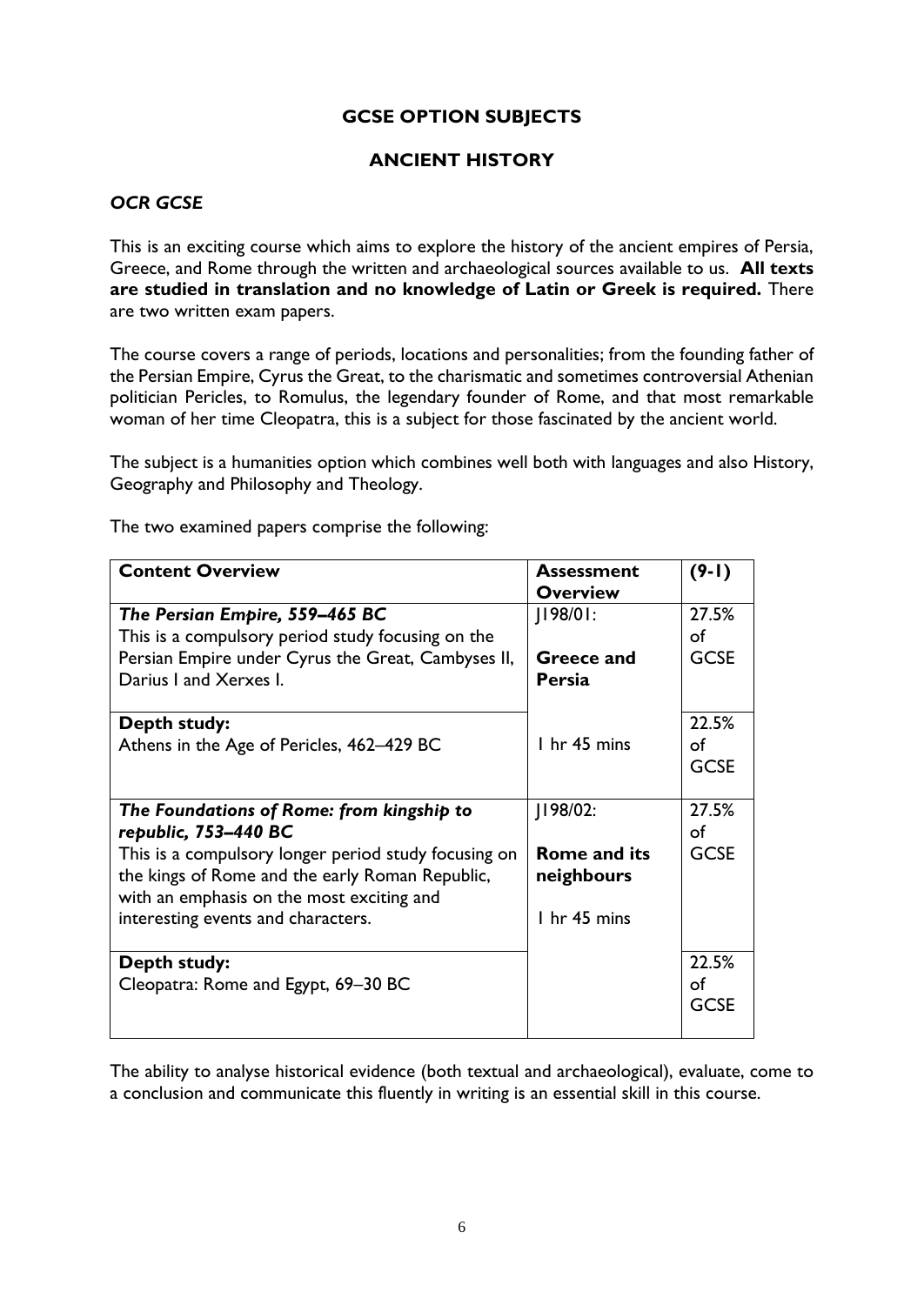# **ART**

# *AQA GCSE*

60% Coursework / 40% Externally Set Assignment +10 hour timed test

The commercial world of the 21st Century is highly visual. In media, marketing and advertising, employers are constantly seeking the visually literate: those who have the ability to assess images critically and perceptively, and to communicate through visual rather than verbal means. This combination of visual sensitivity and intellectual rigour is also valuable in areas such as journalism, publishing, law, architecture and urban planning. Art has a language of its own – a visual language – which is truly international.

The aim of the GCSE course is to establish a skills base which will help pupils to develop their own visual language, through drawing, painting, print-making, textiles fine art, photography, ceramics, sculpture and installation. It also aims to introduce pupils to some of their heritage in the Visual Arts by studying a range of work, including architecture, from all periods.

A real commitment to the subject, a facility for drawing and an open-minded enjoyment in doing it are the only pre-requisites. The core discipline at this level is the development of a high degree of observational skill through analytical drawing. The AQA course involves the creation of a portfolio of work and an extensively developed sketchbook, which will include an introduction to some aspects of the History of Art. All candidates will be required, as part of the course, to visit galleries and museums. We usually organise these trips on Sundays.

The creative industry is the UK's largest employer outside of the banking and financial sector. Pupils who wish to continue Art into the Sixth Form go on to work in fields as diverse as fashion, theatre-design, landscape architecture, curating, product design, animation, interior design, furniture design, art restoration, video and film, graphic design, textiles and arts administration. Work in the Sixth Form will build on earlier achievements, and, whilst pupils are welcome to join the Art course at that stage, we usually prefer them to have taken the GCSE course first as this gives them the best grounding for the A level.

To see work produced in the faculty:

Instagram - [@shrewsbury\\_art](https://www.instagram.com/shrewsbury_art/?hl=en)

Twitter - [@ArtShrewsbury](https://twitter.com/ArtShrewsbury?ref_src=twsrc%5Egoogle%7Ctwcamp%5Eserp%7Ctwgr%5Eauthor)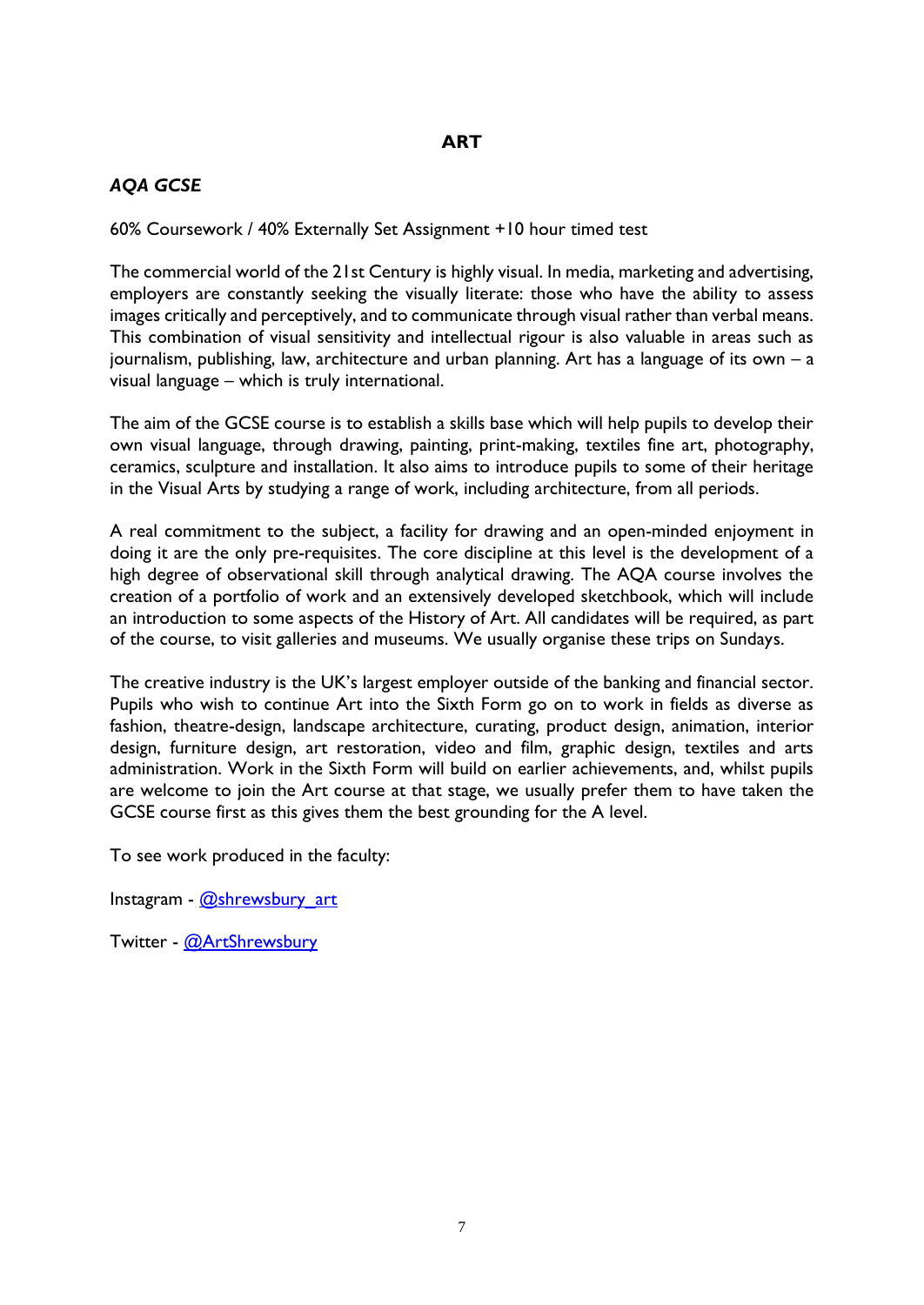# **ASTRONOMY**

#### *Edexcel GCSE*

Astronomy is one of the oldest of the sciences. It has had a significant influence on cultural development throughout the world, and astronomical ideas permeate everyday life.

Recent advances made in astronomical discovery through the application of science and the use of new technology, especially in the realm of space exploration, further illustrate the relevance and value of studying GCSE Edexcel Astronomy. This course will enhance and extend your work in the sciences, involving aspects of observational astronomy that can be pursued using simple, home-made equipment, the School's binoculars and telescopes (including the observatory) and remote links to research grade equipment (e.g. the Faulkes telescope in Hawaii).

You will be expected to recall key facts about astronomical objects and theories including the historical development of the subject, and you will learn how to carry out and interpret your own observations. Some aspects of the course involve the application of mathematical ideas (e.g. Newton's law of gravitation, stellar magnitudes etc.) and these skills will be reinforced and practised in class.

The course involves units on both naked-eye and telescopic astronomy. Under the former, the main focus is on the Earth-Moon-Sun system (phase, time, tides, eclipses etc), but the mechanics of planetary motion and the basic astronomy of coordinate calculations are applied farther afield. In the latter unit, the optics of telescopes opens the way to deeper study of planetary systems, astrophyiscs, active galaxies and cosmology. Both units have observational tasks.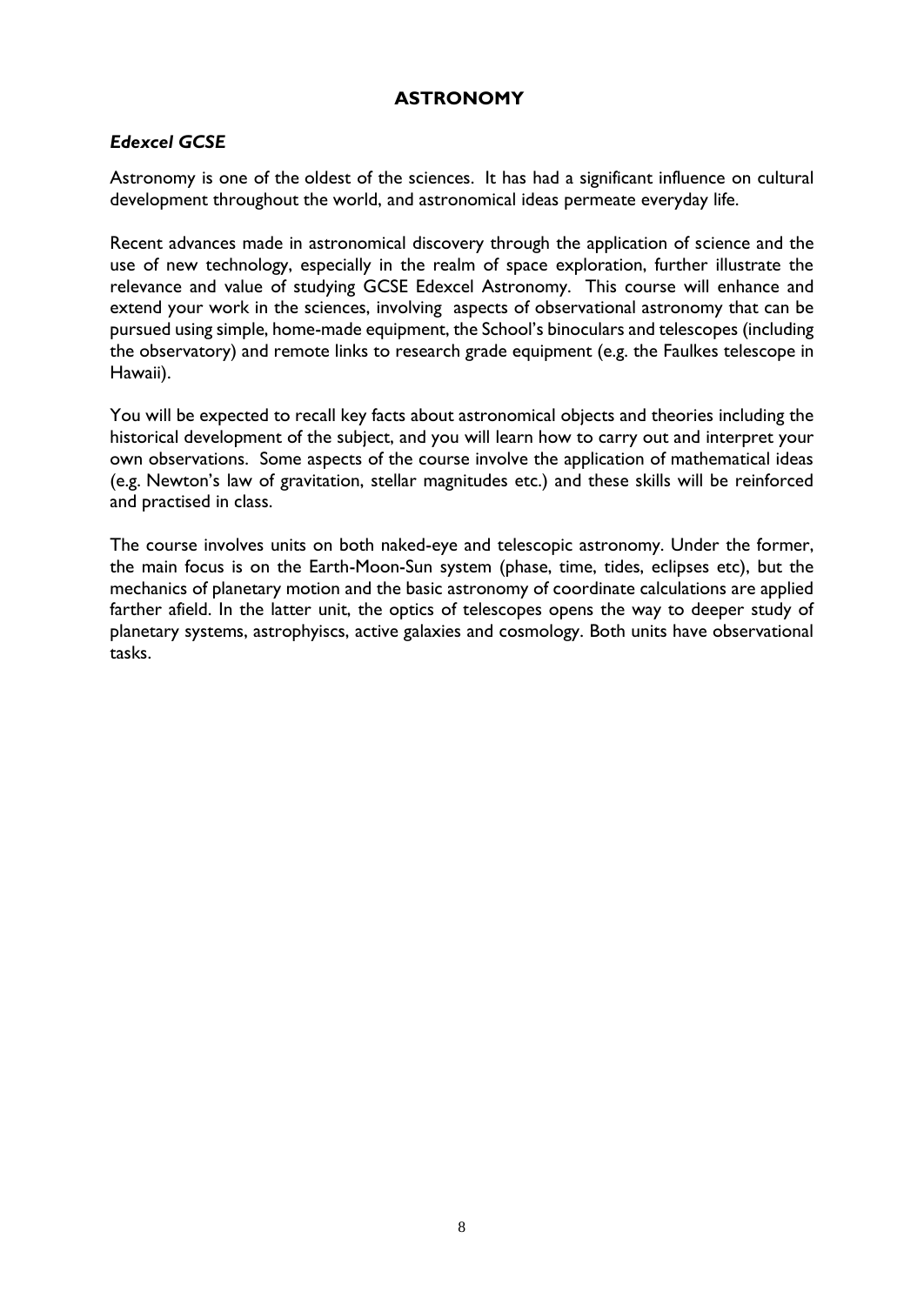# **COMPUTER SCIENCE**

# *OCR GCSE*

We offer the latest GCSE Computer Science specification incorporating new improvements to the specification. This course builds on the Third Form curriculum, where computer programming and robotics were introduced, alongside ICT skills.

The aims of this course are to:

- Give a real, in-depth understanding of how computer technology works
- Provide excellent preparation for higher study and employment in Computer Science
- Develop critical thinking, analysis and practical problem-solving skills

This course is not about using Microsoft Office; it is about understanding the principles of Computer Science. It is a challenging, engaging and focused course.

#### **OCR Computer Science course structure:**

#### **Unit 1: Computer systems**

You will learn about the important components that make up a computer system. You will discover how these parts work together under software control. You will study how computers deal with different types of data including an understanding of binary numbers. You will learn about different types of computer networks and how the Internet works. You will look at threats to computer security and how to guard against those threats. We will discuss the ethical and legal issues that arise from the use of computers.

- Written paper 1 hour 30 minutes
- 80 marks (50% of the final grade)

#### **Unit 2: Computational thinking, algorithms and programming**

You will learn how to define and solve problems using computational methods. You will learn techniques to write your own algorithms and you will study a variety of standard algorithms. You will study the way programming languages work and you will turn your algorithms into working code. You will learn how to test and refine your code. This unit also includes the study of Boolean logic and the logic circuits that are fundamental to the operation of digital computers.

- Written paper 1 hour 30 minutes
- 80 marks (50% of the final grade)

#### **Practical Programming**

You will develop practical skills to design, write, test and refine programs using a high-level programming language. Programming is a creative process where there are many solutions to a given problem. Once you have a basic 'toolkit' of techniques you will have the power to create all sorts of possibilities.

If you are fascinated by how computers work and want to learn how to program, then this course is for you.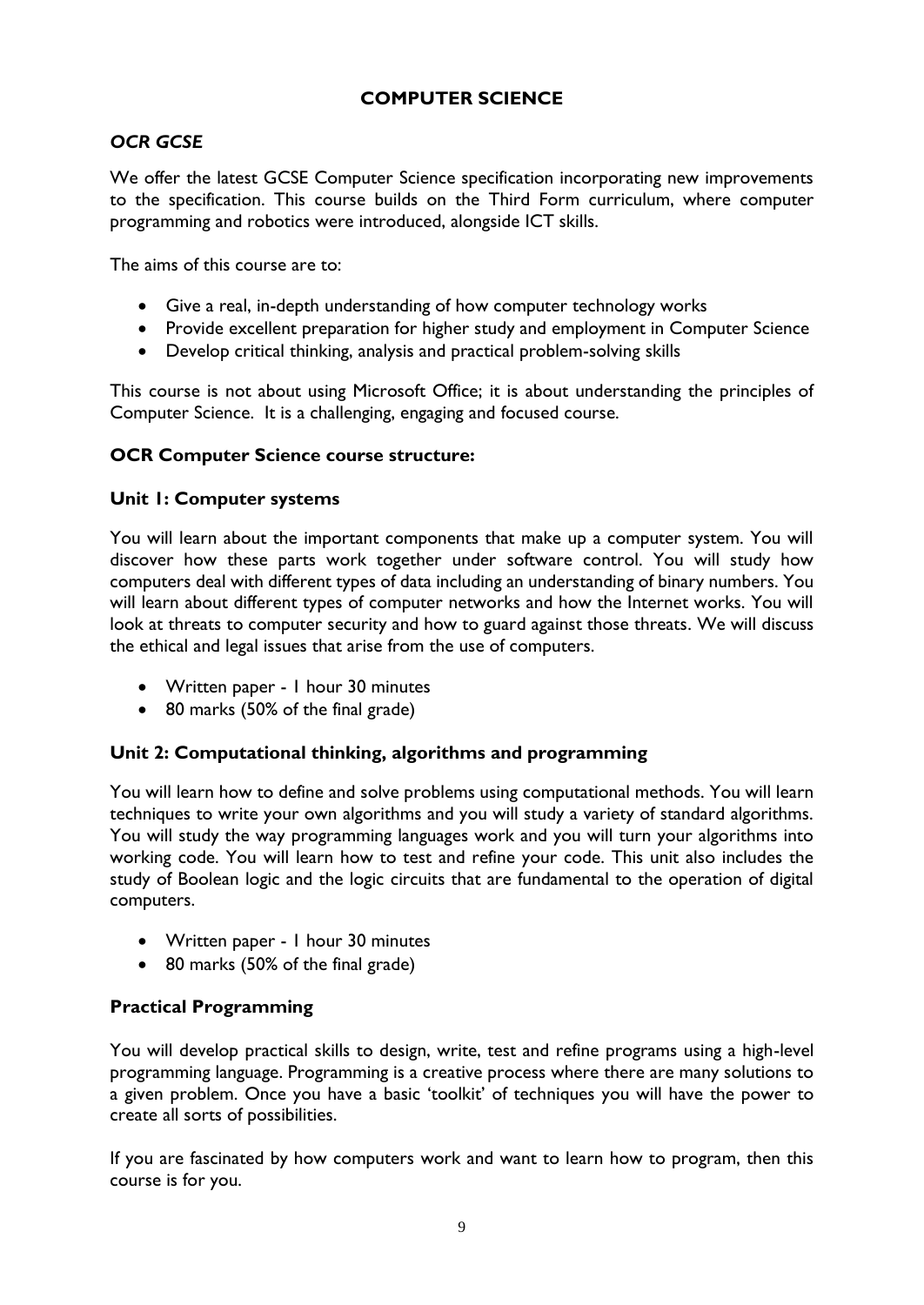# **DESIGN & TECHNOLOGY: PRODUCT DESIGN**

#### *Eduqas / WJEC GCSE*

#### **What is Design & Technology: Product Design?**

The subject is fundamentally an enquiry into the man-made world. Pupils investigate products, design methods, materials science, manufacture and marketing by solving real-world design problems. Design & Technology study allows pupils to demonstrate and develop their creative ability and a capacity to research, analyse and present objective solutions to such problems, while demonstrating their knowledge and understanding of product engineering.

The subject differs in nature from most other academic disciplines, both in the manner in which the subject is taught and how pupils learn subject content. The theoretical design process and practical activities allow pupils to develop a capacity for engineering products, and communicate understanding using a range of techniques.

Teaching and learning is dynamic; alongside traditional methods, pupils will disassemble and analyse real products, model and evaluate their own ideas on paper, in 3 dimensions and by computer modelling and testing.

Design problems are solved through conducting projects that follow a structured design process. Research and investigation is used to develop design criteria on which design idea development and evaluation is based. Project outcomes can differ greatly, including the design of electronic products, furniture, graphic design, packaging, and interior and architectural models and simulations. Pupils will have the opportunity to try to solve problems for a range of project contexts and design disciplines throughout the GCSE course.

#### **Why Study Design & Technology?**

Pupils with a real interest and commitment to learning more about products, architecture and systems of design would gain value from the course. Design & Technology is of particular value to pupils wishing to continue with Design & Technology study in the Sixth Form, and those who have an interest in pursuing careers in engineering, architecture, industrial and product design, ergonomics and other design led disciplines.

#### **Subject Content:**

#### **Design and Market Influences:**

- Evolution of product design;
- Design in practice;
- Product Development;
- Communication and representation of ideas;
- Design Methodology;
- Packaging;
- Product Marketing;
- Human factors.

#### **Materials and Components:**

- Classification and working properties of materials;
- Manipulating and combining materials;
- New and smart materials;
- Environmental and sustainable issues.

#### **Processes and Manufacture:**

- Product manufacture;
- Industrial and commercial practice;
- Methods of production;
- Manufacturing systems;
- Use of ICT in Product Design and Manufacture.
- Health and Safety;
- Quality control.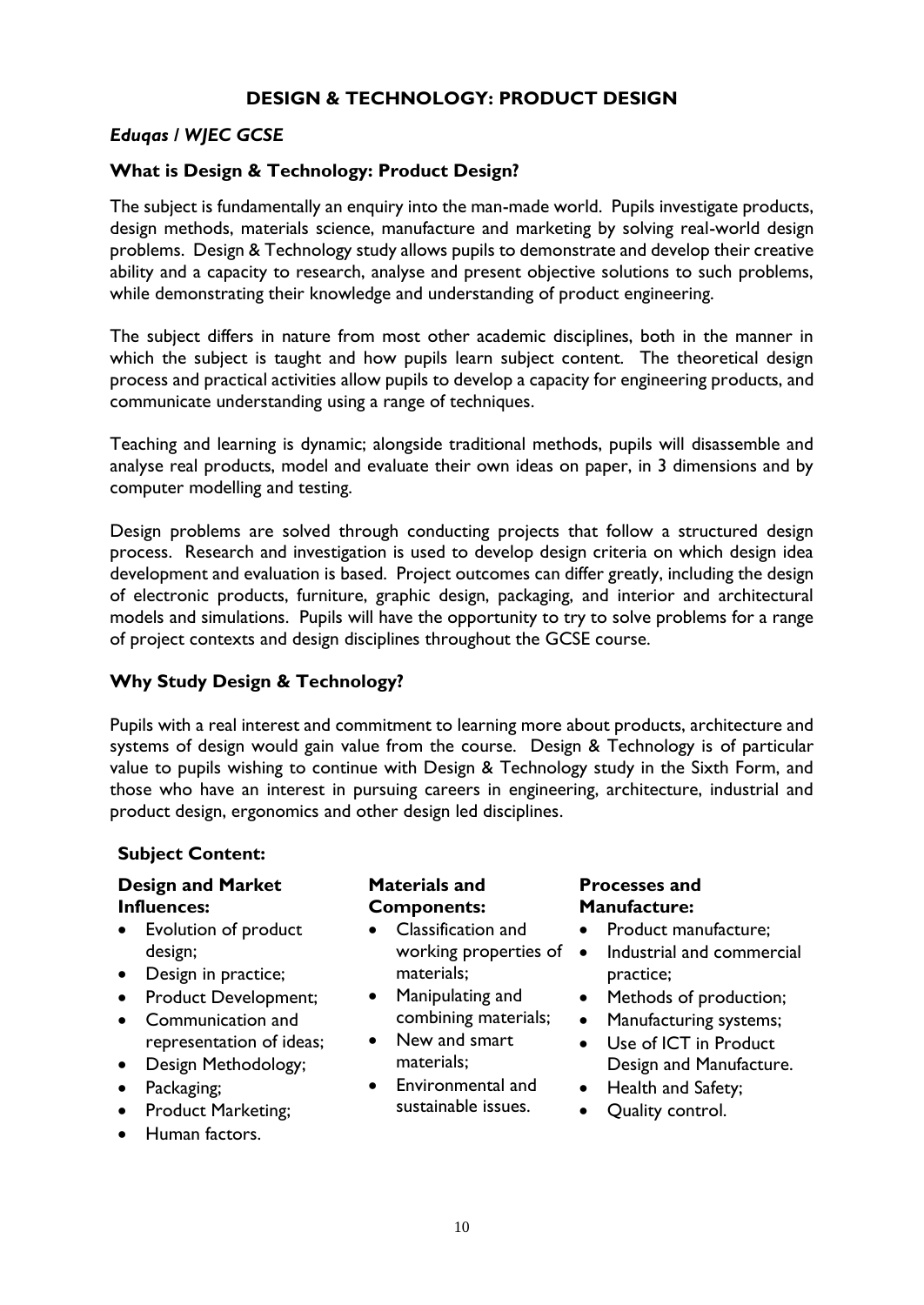## *EDUQAS / WJEC* **Design & Technology: Assessment Components:**

#### **Component 1: Design & Technology in the 21st century Written Examination: 2 Hours 50% of the Qualification**

A mix of short answer, structured and extended writing questions assessing a candidates' knowledge and understanding of:

- Core Design & Technology technical principles;
- Designing and making principles.

Along with their ability to:

• Analyse and evaluate design decisions and wider issues in Design & Technology.

#### **Component 2: Design & Make task Non-examined assessment: approximately 35 hours 50% of the Qualification**

A sustained design and make task, based on a contextual challenge set by the examination board, assessing a candidates' ability to:

- Identify, investigate and outline design possibilities;
- Design and make prototypes;
- Analyse and evaluate design decisions and wider issues in Design & Technology.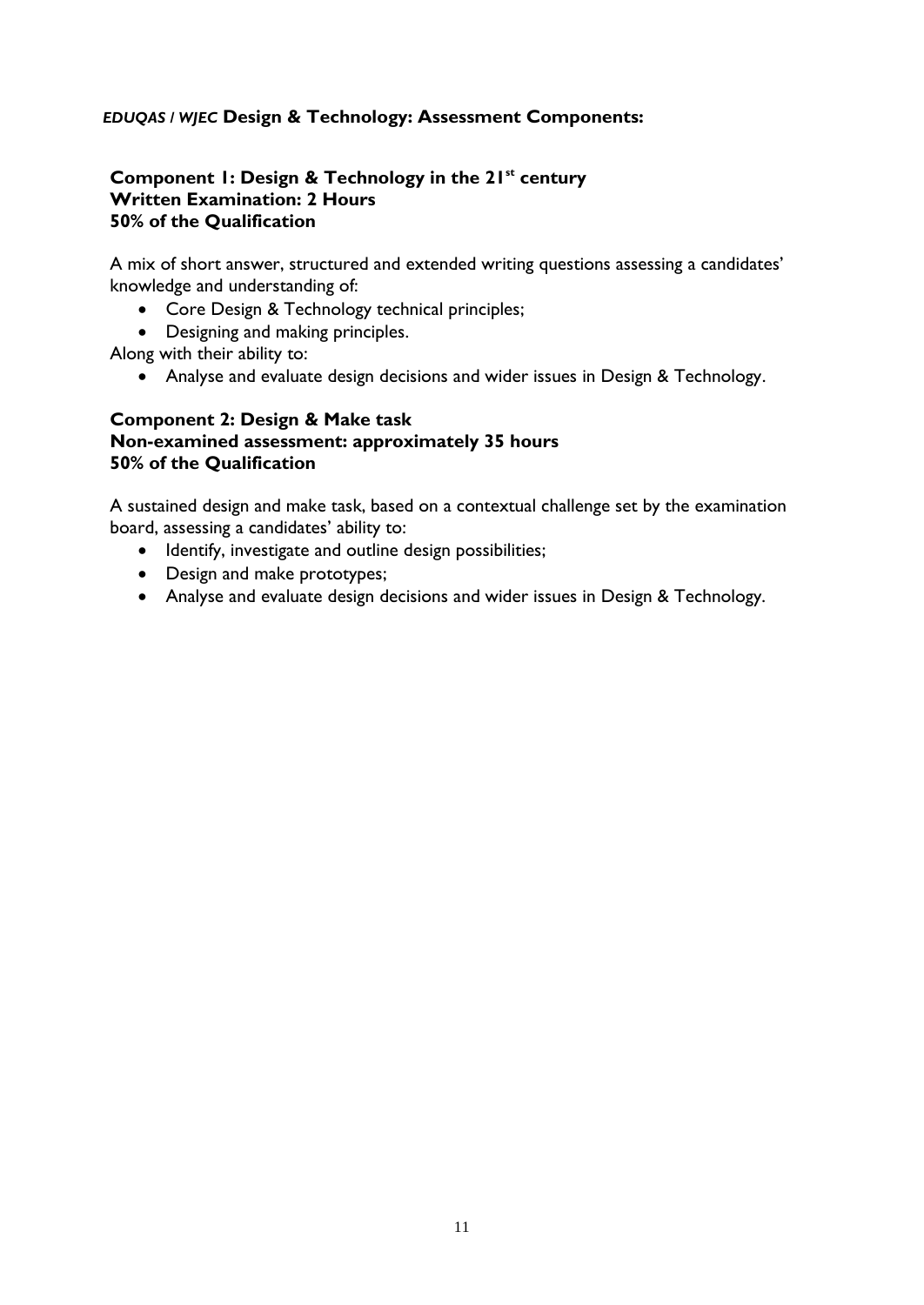# **DRAMA**

# *Eduqas / WJEC GCSE*

# **Is this the right subject for me?**

If you enjoy:

- Watching and discussing theatre performances;
- Expressing yourself in an active and exciting way;
- Working in a group;
- Contributing your ideas and taking on board those of others;
- Exploring ideas by putting yourself in other people's shoes;
- Playing many parts in different imaginary situations;
- Learning new practical skills such as design, lighting and sound;

then GCSE Drama is the ideal subject for you.

## **What do I need to know, or be able to do, before taking this course?**

You will have had experience of practical drama from your drama module this year, as well as your study of dramatic literature in English. You may have taken part in Monday afternoon Musical Theatre Society, your House play or external drama groups such as L.A.M.D.A. or *Stagecoach*. Any of these experiences can help if you choose Drama as a GCSE subject. You will develop your improvisation, technical, design and acting skills to a higher level. You will also look at plays in more detail and at different ways of bringing a script and characters to life on stage.

#### **What will I learn?**

You will learn:

- How drama is created, including all the acting and staging skills that are needed to put a piece of drama onto the stage;
- How to create a character from a script and play this character in a performance;
- Many skills that are highly valued in any walk of life including teamwork and confidently presenting yourself in public.

#### **How will I be assessed?**

There are **three** assessed components with this WJEC specification – **two** practical units and **one** written examination. The weighting of the assessment is towards practical work (60%) with the other taking the form of controlled assessments (20%) and a final examination paper (20%). In the first practical unit you will devise, in small groups, an original piece of drama based on a stimulus and a style/practitioner, and in the second practical unit you will perform an extract from an existing script, in pairs, directed by your teacher. There are also opportunities to be assessed on design and technical theatre skills. The final examination paper requires you to answer questions about your set text from an actor's, director's and designer's perspective. You will also have opportunities to watch and discuss professional productions and evaluate the development of your skills, understanding and knowledge.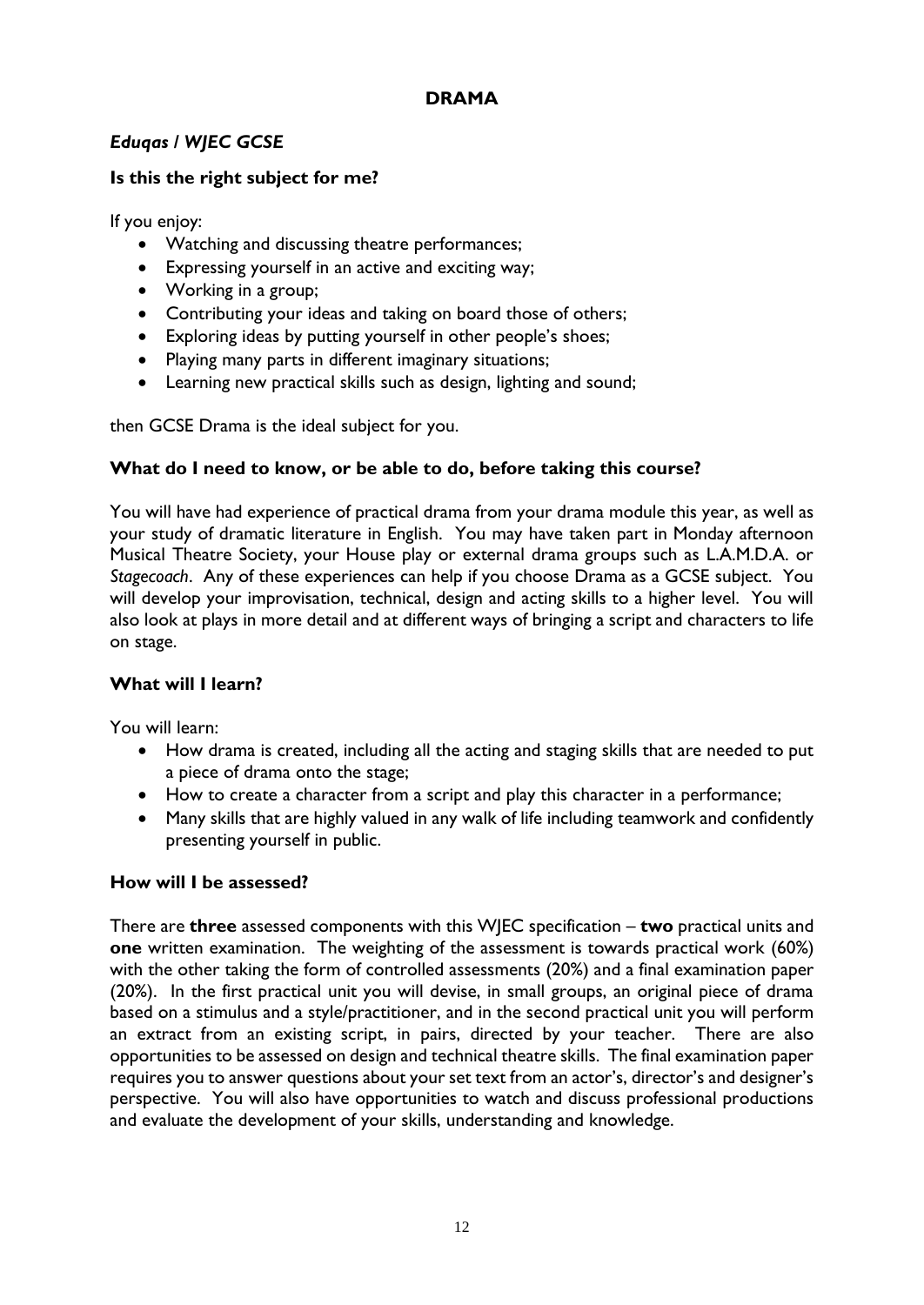#### **GEOGRAPHY**

## *OCR B Geography – Geography for Enquiring Minds*

The OCR B Geography course provides an outstanding qualification for young minds who are interested in learning more about the planet. On a two-year course, you will study 8 dynamic and varied topics giving you and outstanding platform to undertake further study in several disciplines in the Sixth Form. The subject content is contemporary, and the course will allow you to develop awareness of global issues and challenges and that will likely face your generation in the future. This plus supportive fieldtrips both domestic and international, with no coursework, makes this an ideal subject to choose going forward.

#### **Fieldwork**

We undertake three fieldtrips throughout the course, and the skills for this are assessed through examinations. There is no coursework. We undertake a Rivers fieldtrip examining the course of the River Severn, an Urban fieldtrip to investigate change in Liverpool and typically visit a local university to discuss contemporary changes in UK Energy supply.

In addition, there is an optional residential fieldtrip to Iceland for those pupils who take the course. This involves a trip of real geographical awe and wonder. We take pupils to the South West of Iceland where they travel in SuperJeeps up Eyjafjallajokull volcanoe, cave in a lava tube, visit the Soleheimajokull glacier, snorkel between two tectonics plates, visit the Blue Lagoon spa and travel to the Westman Islands, climbing Eldfell volcano.

Pupils are invited to lectures at the School, where we host the Shropshire Branch of the Geographical Association bringing high-level academics to the Faculty.

#### **Structure**

There are 3 papers to the course. The questions are a mixture of multiple-choice, shortanswer, data-response and open-ended questions.

**Paper 1** (35%) 1hr15 – Our Natural World – A physical geography paper, where pupils will be assessed on the following topics:

- Global hazards
- Changing climate
- Distinctive landscapes
- Sustaining ecosystems.

**Paper 2** (35%) 1hr15 – People and Society - A human geography paper, where pupils will be assessed on the following topics.

- Urban futures
- Dynamic development
- UK in the 21st century
- Resource reliance.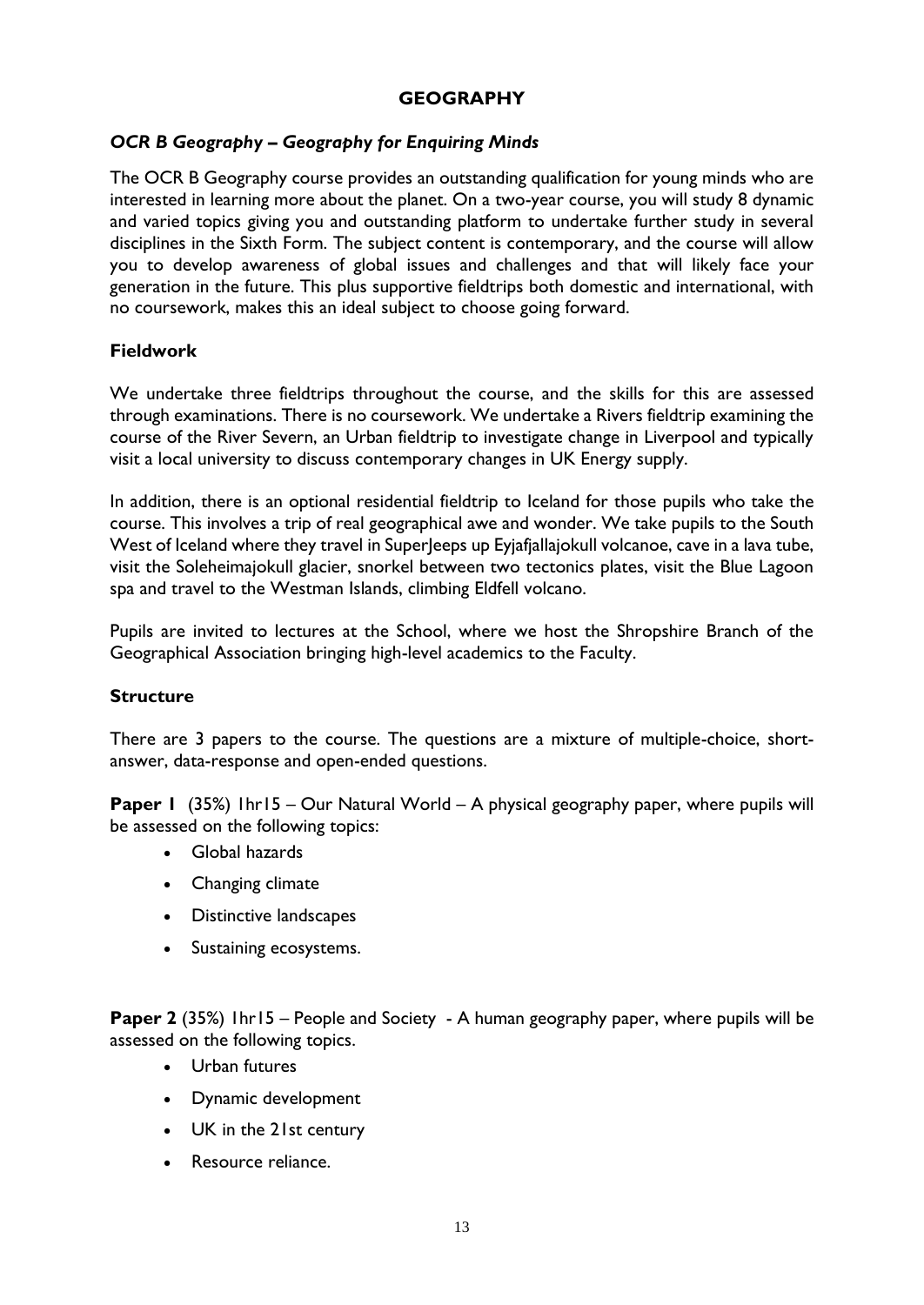**Paper 3** (30%) 1hr30 - Geographical Exploration. This paper is a synoptic paper using material from the 8 topics taught. It involves a Decision-Making Exercise where pupils will use the various skills taught throughout the course (cartographical, numerical, statistical, and graphical) to come to a judgement on a contentious topic using evidence to support their argument.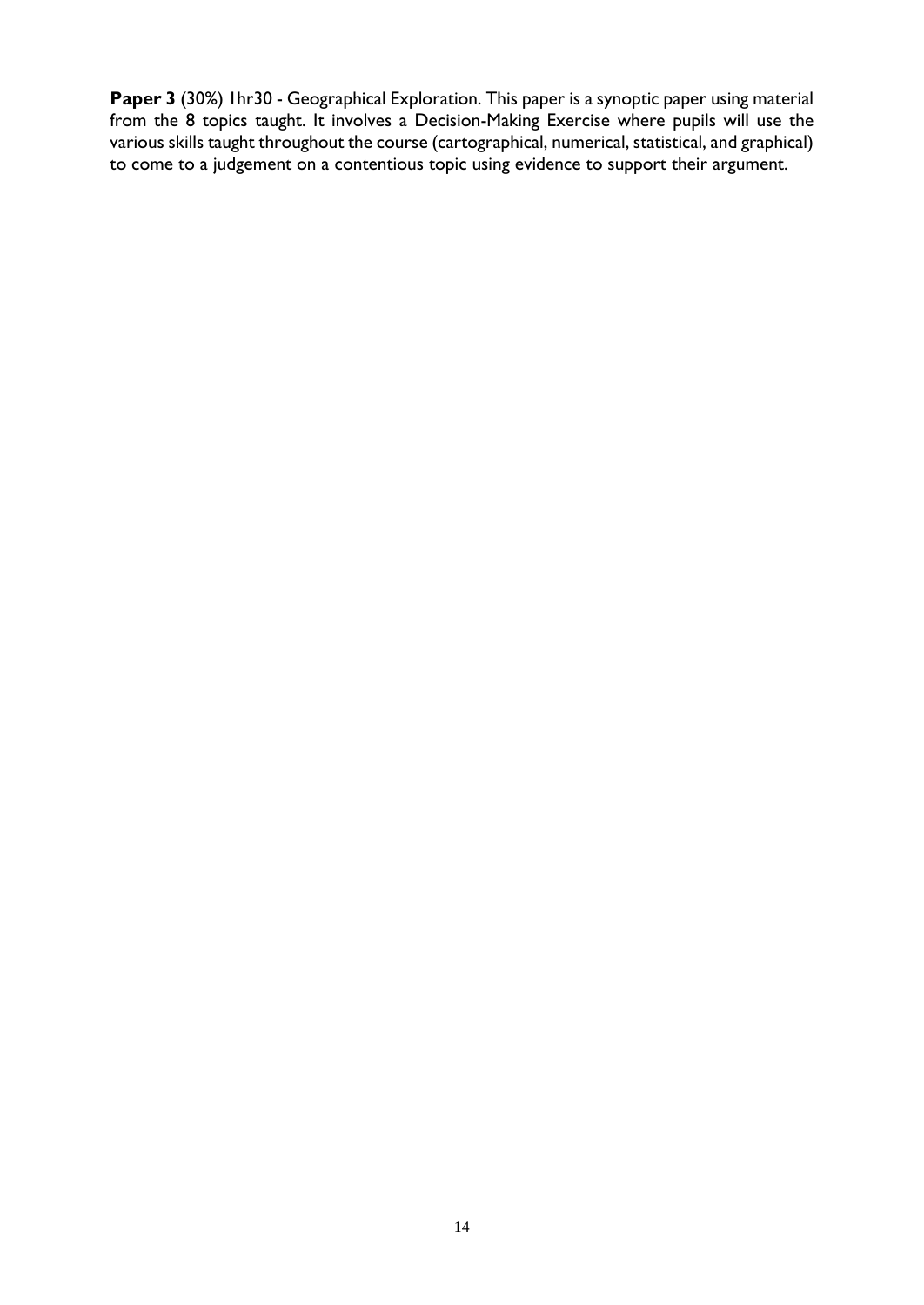# **CLASSICAL GREEK**

# *OCR GCSE*

This course is intended solely for those who opted for the subject in the Third Form. It comprises a Language element, complemented by a Literature element. The two components make for a stimulating insight into an ancient civilisation whose legacies we still see today.

Language and Literature combine to complement each other work aims to equip the pupils to translate an unseen passage of Classical Greek and answer grammatical questions about its syntax and accidence. The Literature component allows pupils to read two set texts, one prose and once verse, and comment on the stylistic and linguistic nuances of authors as diverse as Homer, Euripides, Xenophon, Herodotus and Plato. In all, candidates take three papers:

- **Language (50%): 1 hour 30 minutes:** this component requires pupils to translate a passage of Classical Greek, answer comprehension questions and either answer questions on specific points of grammar within the context of a narrative passage or translate three short English sentences into Classical Greek.
- **Prose Literature (25%): 1 hour:** this component requires pupils to study between 110 and 120 lines of Classical Greek from ancient historians such as Herodotus, Thucydides or Plutarch.
- **Verse Literature (25%): 1 hour:** this component requires pupils to study between 110 and 120 lines of Classical Greek from either The Iliad or The Odyssey, the great epic poems of the blind bard Homer, or a section of lines from one of the plays of the ancient tragedian Euripides.

Shrewsbury School as a whole provides something different; this course gives pupils the opportunity to read Classical Greek in the original, and gives them a glimpse into the minds of authors whose works have shaped the whole canon of modern Western Literature.

#### **Outside the classroom:**

Dependent on attracting sufficient numbers, the Classics Faculty organise a classics trip to either Greece or Rome every three years. Pupils are given the opportunity to see for the themselves the glory of Rome, or the ancient sites of Mycenae, Epidaurus and its breathtaking hillside theatre, and Tiryns' fabled walls.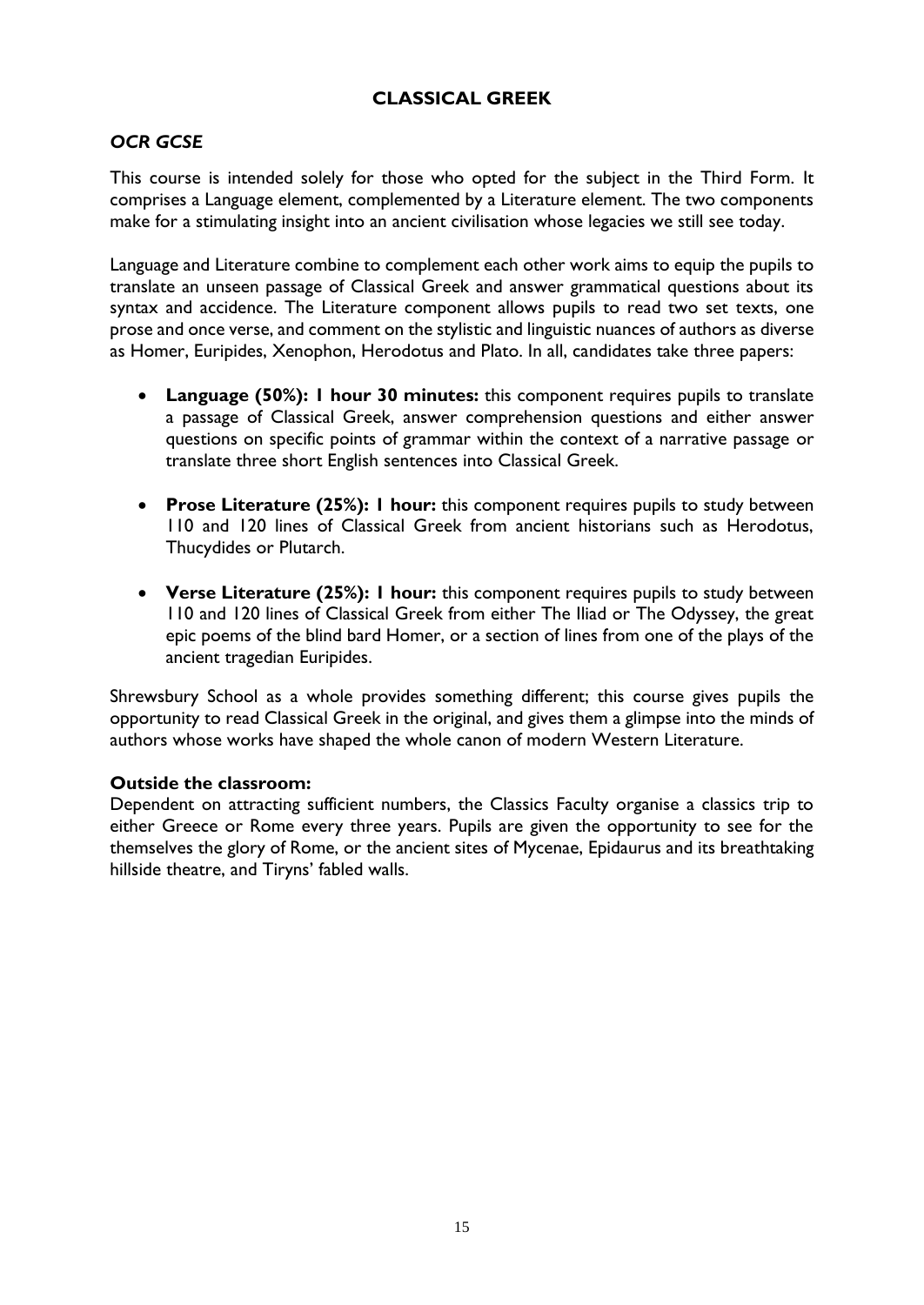## **HISTORY**

# *AQA GCSE*

# **Why study History?**

History is not merely the study of past events, but the analysis of how historic moments continue to shape the world we live in today. The study of History generates satisfying enjoyment through persistent inquiry. For those who are curious about the past, seek to understand their present and future, and enjoy stories laced with human triumph and tragedy, then History is for you! Being trained as a historian will allow you to think clearly and boldly, equip you with the tools to debate, and allow your opinion to be heard. It will allow you to navigate the modern world with empathy and understanding of our past.

## **What will I study?**

By studying AQA GCSE History, you will be able to study a broad range of historical periods with a truly global range. The course is divided into four units:

• **Elizabethan England, c1568–1603**

The study will focus on major events of Elizabeth I's reign considered from economic, religious, political, social and cultural standpoints, and arising contemporary and historical controversies.

#### • **Conflict and tension: the inter-war years, 1918–1939**

This wider world depth study looks at concepts such as national self-determination, ideas of internationalism and the challenges of revising the peace settlement. It focuses on the causes of the Second World War and seeks to show how and why conflict occurred and why it proved difficult to resolve the issues which caused it.

#### • **Germany, 1890–1945: Democracy and dictatorship**

This period study focuses on the development of Germany during a turbulent half century of change. It was a period of democracy and dictatorship – the development and collapse of democracy and the rise and fall of Nazism.

#### • **Britain: Migration, empires and the people: c790 to the present day**

This thematic study will enable pupils to gain an understanding of how the identity of the people of Britain has been shaped by their interaction with the wider world. It will consider invasions and conquests. It will also study the country's relationship with Europe and the wider world. It will consider the ebb and flow of peoples into and out of Britain and evaluate their motives and achievements. It considers the causes, impact and legacy of Empire upon the ruled and the ruling in the context of Britain's acquisition and retreat from Empire.

#### **How will I be assessed?**

AQA GCSE History is assessed via two exams – there is no coursework component.

#### **Are there any extra-curricular opportunities?**

There are numerous opportunities to enrich your learning of History beyond the classroom – from the school's lecture series in the Bastille Society to study trips to Europe. Recently visits have included Krakow (2017) and Berlin (2018). History is superbly complemented by experience beyond the classroom and you will emerge from the two-year study of History with a set of academic skills unrivalled and enthusiasm for the topics duly covered.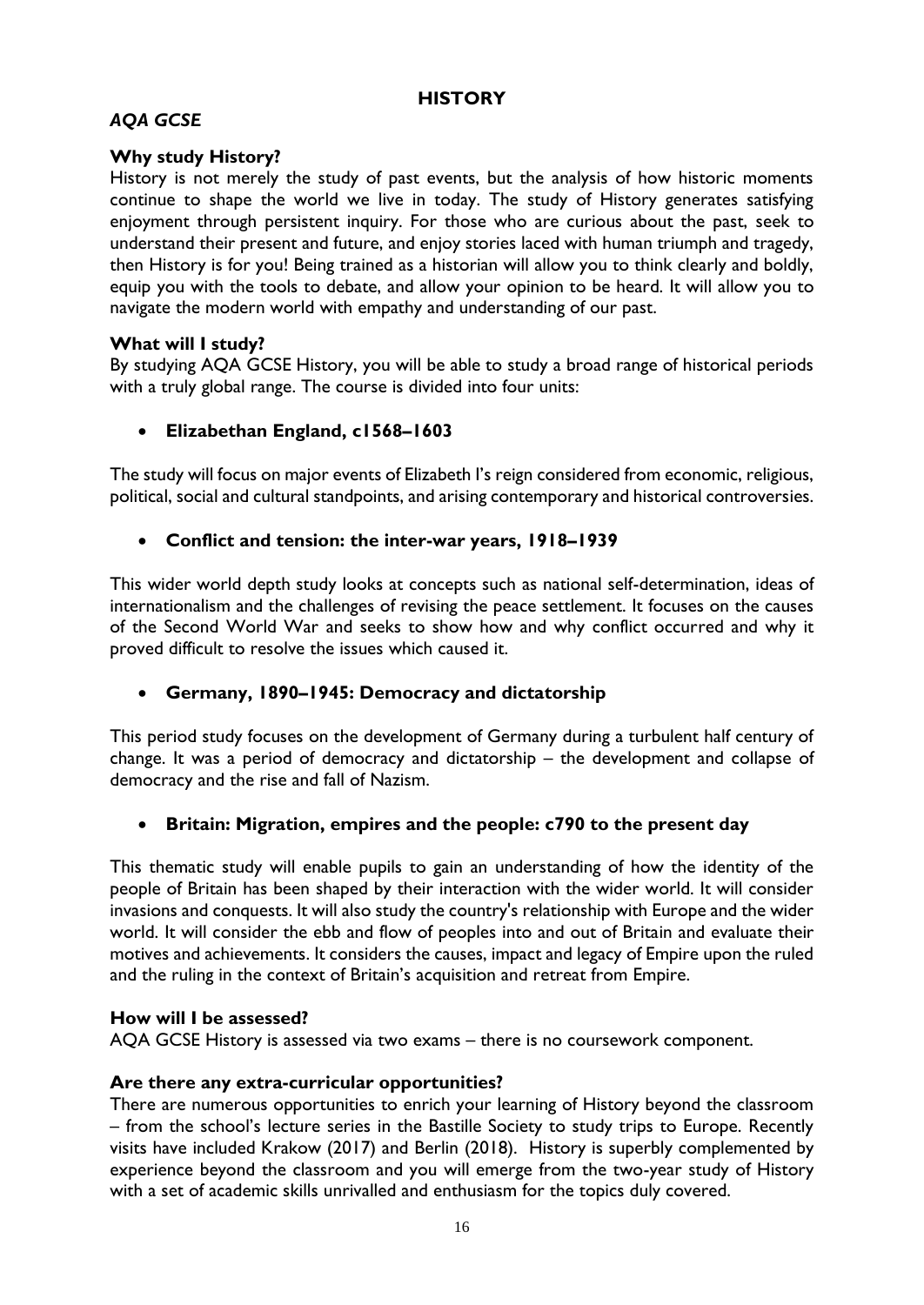# **LATIN**

# *OCR GCSE*

The study of Latin at GCSE level is enjoyable, fascinating and challenging in itself, but is also of use to other subjects – notably modern languages. Like Greek, this course builds on the foundations laid in the Third Form and leads to OCR GCSE after two further years of study. Pupils will continue to study both prose and verse literature in the original (from authors such as the great Roman historian Tacitus and the poet Virgil), and will be asked to comment on the stylistic and linguistic nuances of the texts. The language element of the course includes the option of translating three simple English sentences into Latin, in addition to the usual unseen translation and comprehension passages.

There is no coursework. In all, candidates take three papers:

- **Language (50%): 1 hour 30 minutes:** this component requires pupils to translate a passage of Latin, answer comprehension questions and either answer questions on specific points of grammar within the context of a narrative passage or translate short English sentences into Latin.
- **Prose Literature (25%): 1 hour:** this component requires pupils to study between 110 and 120 lines of Latin from ancient writers such as Julius Caesar and Tacitus.
- **Verse Literature (25%): 1 hour:** this component requires pupils to study between 110 and 120 lines of Latin from the great Roman epic poet Virgil.

#### **Outside the classroom:**

Dependent on attracting sufficient numbers, the Classics Faculty organise a classics trip to either Greece or Rome every three years. Pupils are given the opportunity to see for the themselves the glory of Rome, or the sites of Mycenae, Epidaurus and Tiryns.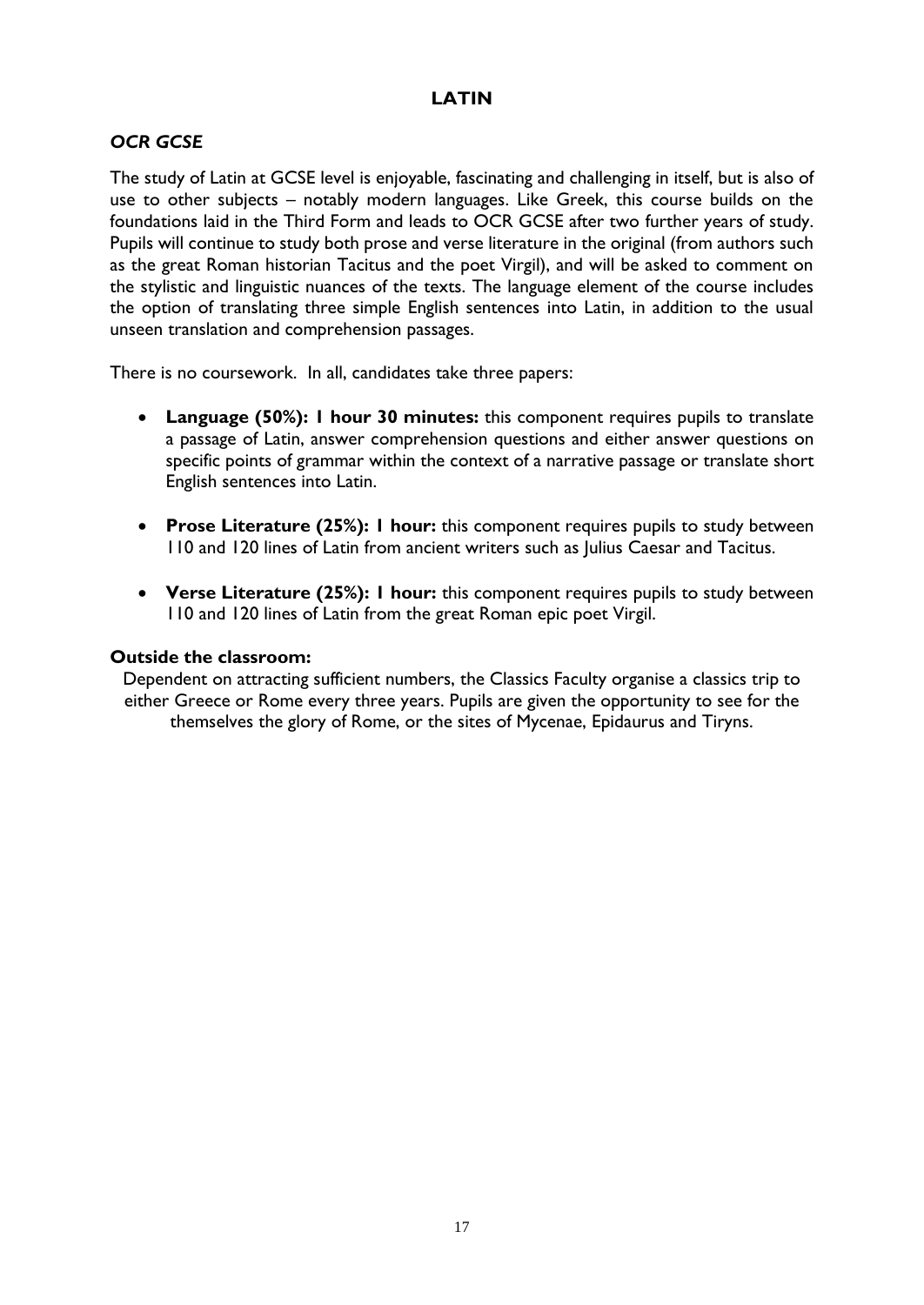## **MUSIC**

# *AQA GCSE*

We offer the AQA revised GCSE music syllabus. It consists of three Components that are appealing, and reflect recent developments in music, whilst also retaining traditional core subject content. The new syllabus allows for much general contextual listening and learning about many musical styles and repertoire, as well as the more detailed study of specified works. Composing is now a less constrained part of the course, giving far more creative freedom to the pupil, and the performing element of the course combines both solo and ensemble possibilities for candidates. The course is wonderfully diverse, and there really is something for everybody within it, whatever their musical interests.

- Component I is a one and a half hour written paper consisting of two sections marked by AQA examiners. Section A is centered around listening questions pertaining to more unfamiliar music (68 marks), and Section B concerns questions on set Study Pieces (28 marks). This component is worth 40% of the total GCSE marks.
- Component 2 is Performing, where the pupils offer one individual performance (36 marks) and one ensemble performance (36 marks). These performances are recorded and can be made at any time during the course. This unit is internally assessed and externally moderated and worth 30% of the total GCSE marks. A minimum of four minutes of performance in total is required, of which a minimum of one minute must be the ensemble performance.
- Component 3 is Composing Music. Candidates compose two pieces over the two year course. Composition 1 is to a brief supplied by the Board (36 marks) and Composition 2 is a free composition (36 marks). Both compositions are internally assessed and externally moderated and worth 30% of the marks. Each composition is accompanied by a minimum 150 word written Programme Note. Any style of musical composition is allowed, and pupils are encouraged to compose to their strengths and particular interests.

Any pupil already learning a musical instrument, or studying singing, with a keen interest in music-making, will be able to derive much pleasure from studying the AQA GCSE course. The two-year course aims to stimulate and develop an appreciation and enjoyment of music through active involvement, and the flexibility inherent within the course should make it appealing to all musicians. The creative and practical strands within the course make it particularly appropriate to anyone studying an instrument or singing, and can give further structure to their studies in addition to exams taken with boards such as Trinity or ABRSM.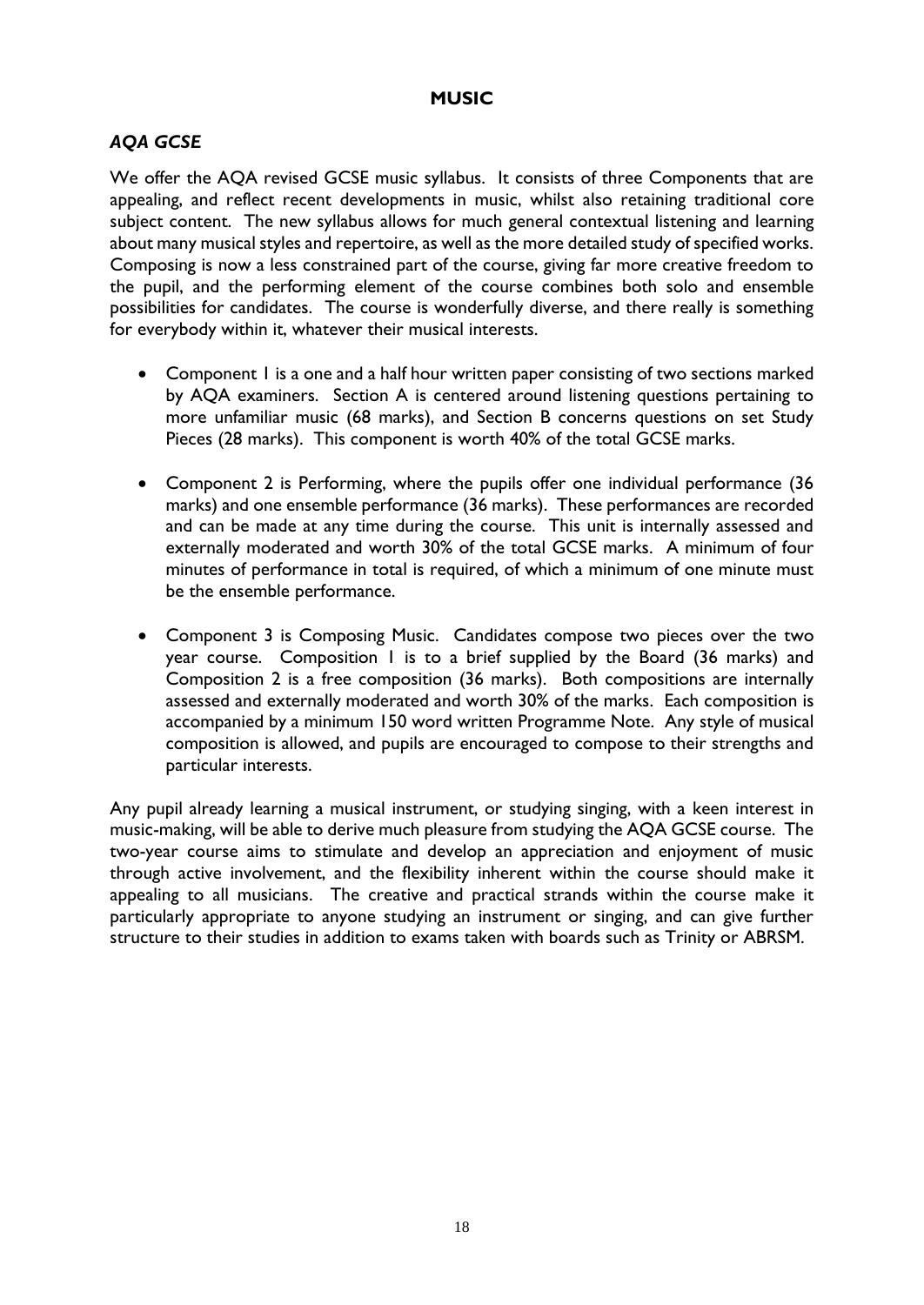## **PHILOSOPHY AND THEOLOGY**

## *AQA GCSE*

"*The unexamined life is not worth living*"

Socrates

Why do 'bad' things happen to 'good' people? Should people be helped to die? Can we ever justify going to war? How can different believers and cultures live together? Does a God or higher being exist?

This is a small selection of the intriguing philosophical and theological issues that we consider on this stimulating GCSE course. You will often find yourself pondering, '*What do others think? Why do they think that? Are they right? Am I wrong? How can we decide?'* The key is to approach each topic with openmindedness but also critical thought – being willing to question our own and others' assumptions.

#### Course structure

The AQA GCSE comprises two exams:

| <b>Philosophy &amp; Ethics</b><br>(50%)                  | Religion, peace and conflict (war ethics, modern<br>warfare, terrorism, the role of religion in conflict)<br><b>Religion and life</b> (origins of the universe, animal rights,<br>$\blacksquare$<br>ethical issues surrounding abortion and euthanasia)<br>Religion, human rights and social justice (Human<br>rights, prejudice and discrimination including religious<br>responses to sexism, homophobia and racism, use of wealth<br>and charity)<br>Religion, crime and punishment (causes of crime,<br>$\blacksquare$<br>types and aims of punishment, the death penalty) |
|----------------------------------------------------------|--------------------------------------------------------------------------------------------------------------------------------------------------------------------------------------------------------------------------------------------------------------------------------------------------------------------------------------------------------------------------------------------------------------------------------------------------------------------------------------------------------------------------------------------------------------------------------|
| <b>World Religions: Christianity</b><br>& Islam<br>(50%) | Beliefs and practices in both religions, including:<br><b>Beliefs</b> about God, the problem of evil, scriptures,<br>judgement and the afterlife<br><b>Practices</b> including worship, prayer, festivals,<br>evangelism                                                                                                                                                                                                                                                                                                                                                       |

Both papers are assessed by a written exam of 1 hour 45 minutes, and have a common structure of five-part questions of 1,2,4,5 and 12 marks.

#### Course aims:

- To develop your ability to construct well-argued, well-informed, balanced and structured written arguments
- To reflect on and develop your own values, beliefs, and ideas about meaning, purpose and truth.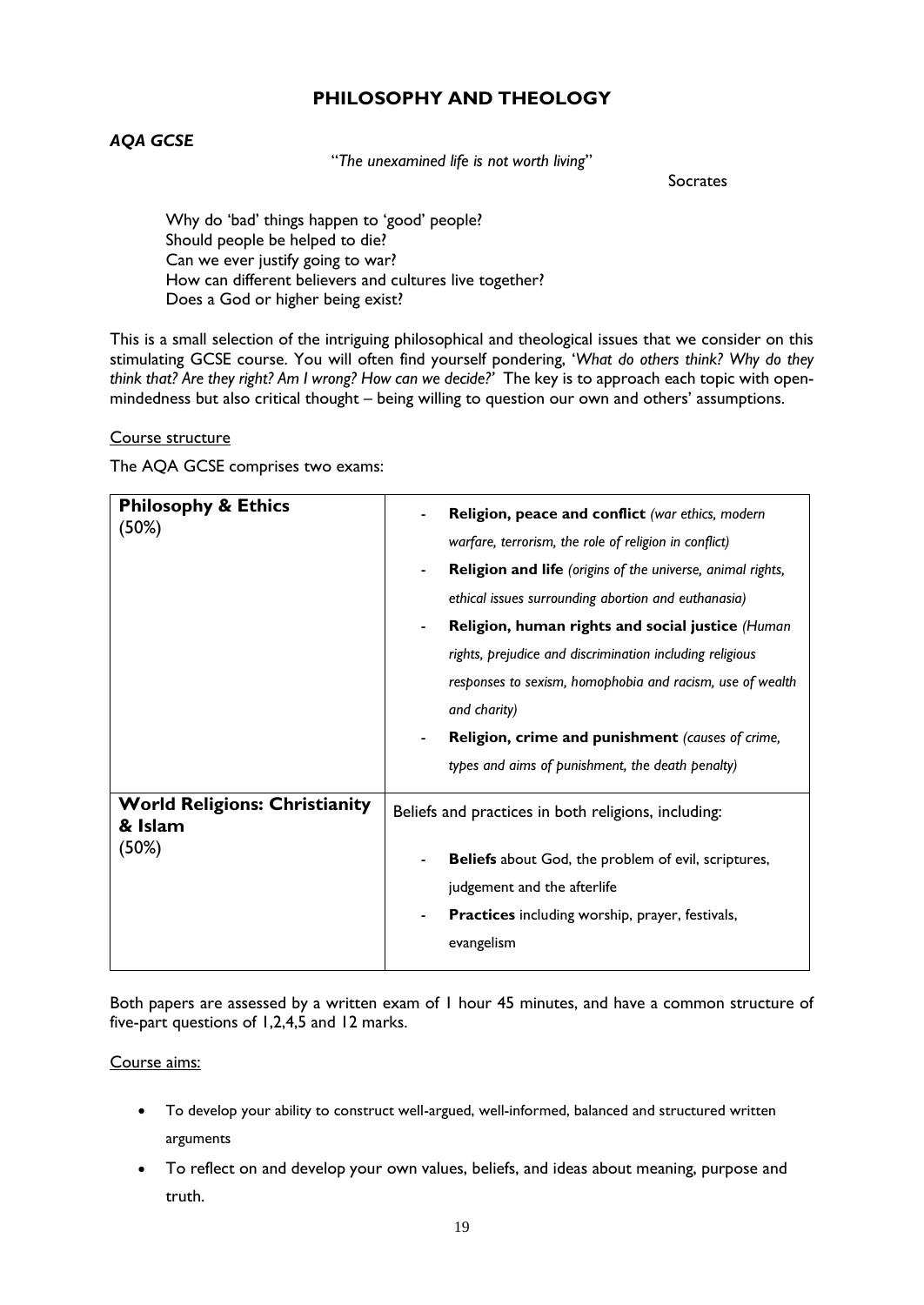• To help prepare you for adult life in a multicultural society by building your emotional intelligence and cultural and religious literacy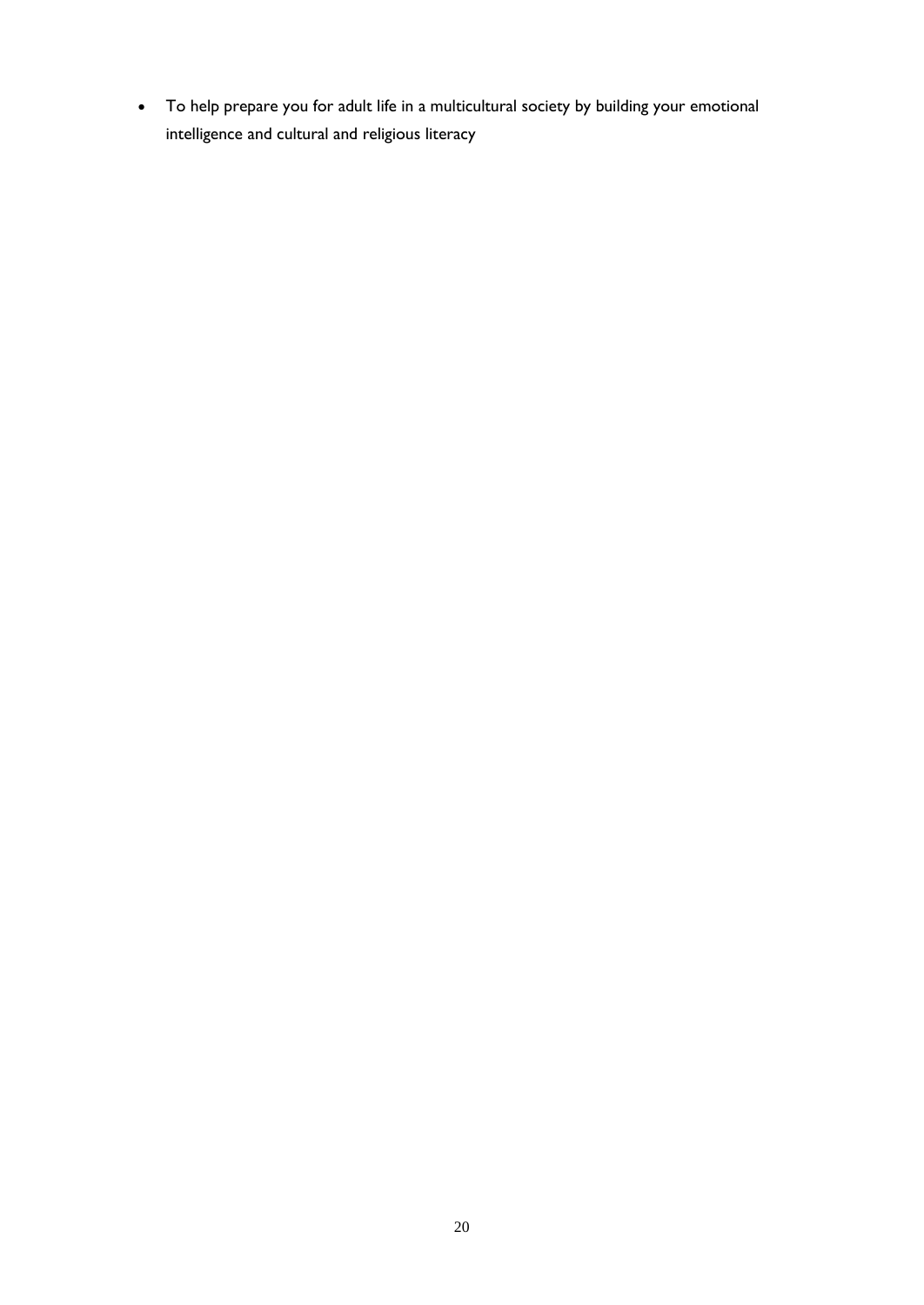# **PHYSICAL EDUCATION**

# *AQA GCSE*

GCSE Physical Education is an exciting combination of the study of Sport and Physical Education in a theoretical and practical setting. On many occasions practice and theory are combined in some truly interactive and action-packed lessons! New and contemporary topics will help pupils develop a well-rounded skillset and prepare them for progression to further studies.

The PE department will follow the AQA specification, and it can be summarised as follows:

# **Content/Topic areas:**

- 1. Applied anatomy and physiology
- 2. Movement analysis
- 3. Physical training
- 4. Use of data
- 5. Sports psychology
- 6. Socio-cultural influences
- 7. Health, fitness and well-being

## **Assessment**:

## **Paper 1 – "The human body and movement in physical activity and sport"**

- 30% of the total GCSE
- 1 hour 15 minutes
- 78 marks

# **Paper 2 – "Socio-cultural influences and well-being in physical activity and sport"**

- 30% of the total GCSE
- 1 hour 15 minutes
- 78 marks

#### **Non-exam assessment (NEA) – "Practical performance in physical activity and sport"**

- 40% of the total GCSE
- Practical performance in **3** different physical activities in the role of player/performer, including analysis and evaluation of performance to bring about improvement in one activity
- Assessed by teacher and moderated by AQA
- 100 marks

GCSE Physical Education is an outstanding opportunity for pupils across the academic spectrum to learn about their, and each other's performance, in a theoretical and practical setting. GCSE Physical Education supports a number of other subjects and the GCSE syllabus leads well in to our linear A Level. Pupils will find the subject content exciting and be able to apply it to their sporting life at Shrewsbury.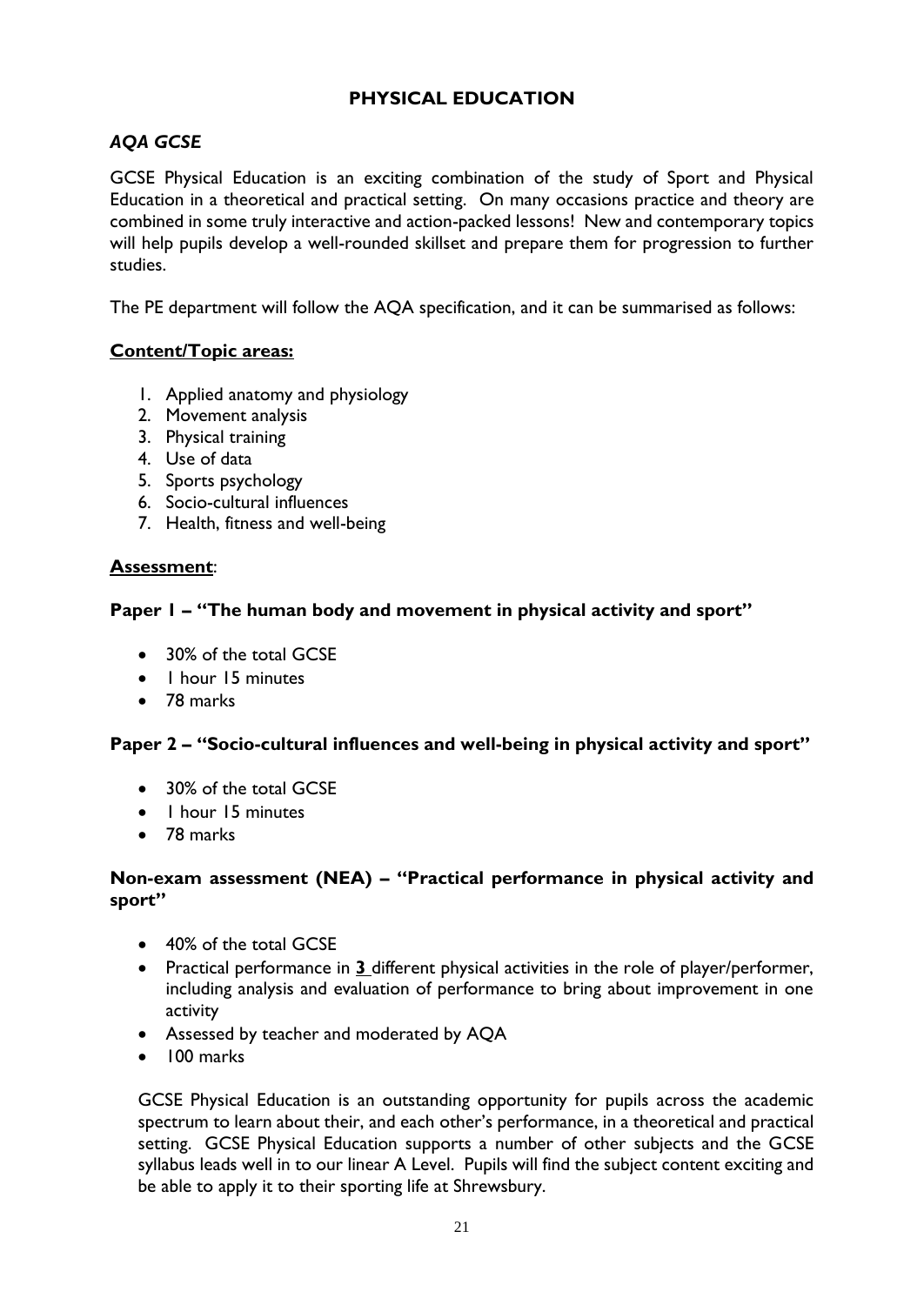# **INFORMATION ON ENGLISH, MATHEMATICS, AND SCIENCE**

## **ENGLISH**

# *OCR GCSE*

Immediately the Fourth Form commences, pupils will embark upon their GCSE courses.

The separate qualifications of OCR GCSE English and English Literature are taught together, then examined separately at the end of the Fifth Form. The combination of these courses offers the chance to study a wide-ranging and challenging variety of literature, as well as developing the skills that enable pupils to communicate clearly, accurately and effectively when speaking and writing.

A selection of texts is offered for study, including: *Animal Farm, The Strange Case of Dr Jekyll and Mr Hyde, A Christmas Carol, An Inspector Calls* and *Jane Eyre.* Pupils will also focus on one of Shakespeare's plays and an anthology of poetry, specified by the exam board. There will also be the opportunity to interrogate and respond to non-fiction texts, whilst developing creative and persuasive writing skills.

# **GCSE English**:

| <b>Component One</b><br>2 hours                                                             | <b>Component Two</b><br>2 hours                                                                       |
|---------------------------------------------------------------------------------------------|-------------------------------------------------------------------------------------------------------|
| 80 marks - 50%<br>Reading information and ideas<br>Writing for audience, impact and purpose | 80 marks - 50%<br>Reading for meaning and effect<br>Writing imaginatively and creatively<br>$\bullet$ |
| <b>Component Three</b>                                                                      |                                                                                                       |

• Non exam assessment focusing on speaking and listening skills.

Spoken presentation; listening and responding to others.

#### **GCSE English Literature**:

| <b>Component One</b>               | <b>Component Two</b>   |
|------------------------------------|------------------------|
| Modern and Literary Heritage Texts | Poetry and Shakespeare |
| 2 hours                            | 2 hours                |
| $80$ marks $-50\%$                 | 80 marks – 50%         |
| <b>Closed Book</b>                 | <b>Closed Book</b>     |

Pupils should enjoy the courses and find the work stimulating and thoughtful, as well as sound preparation for A Level study.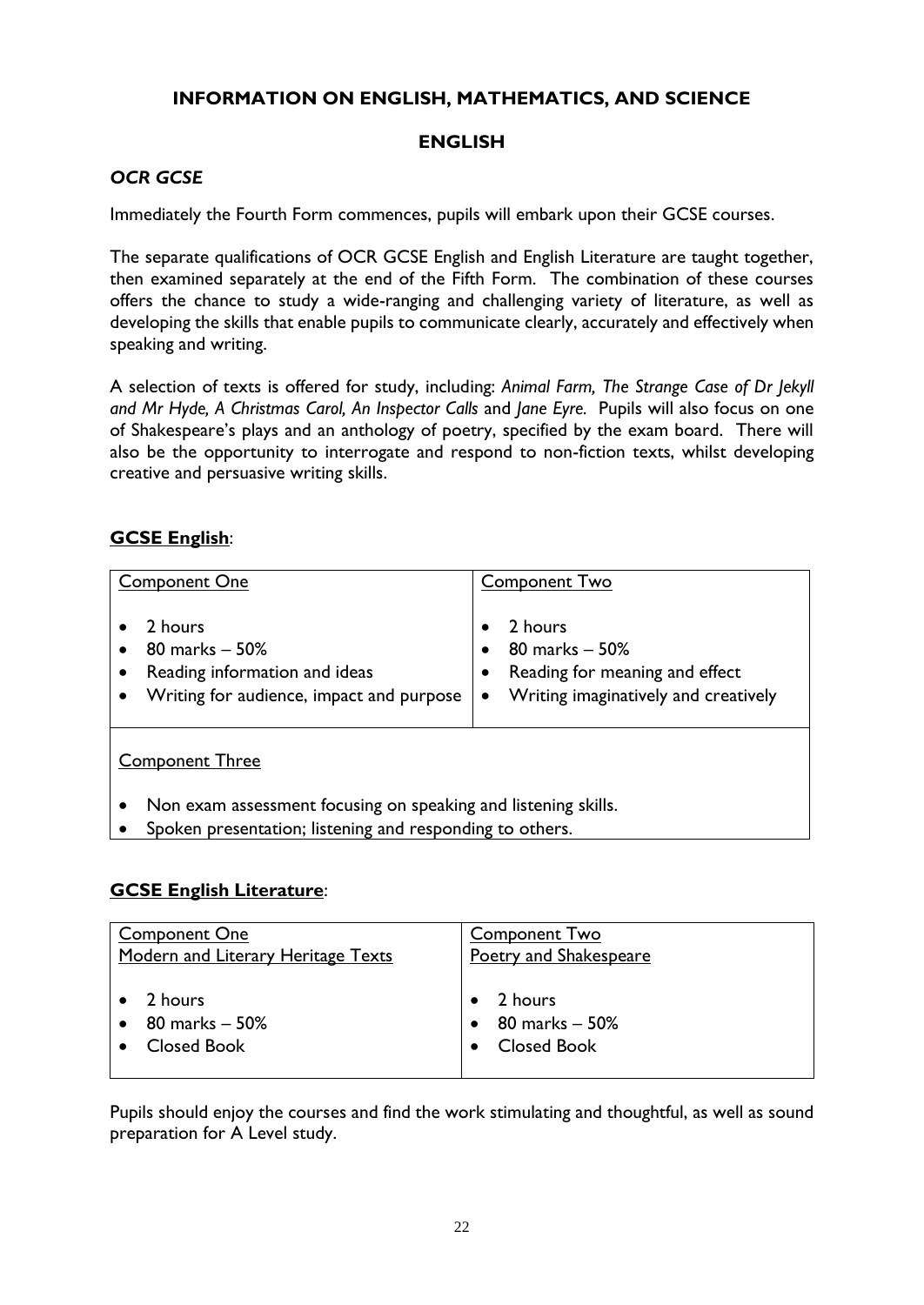#### **MATHEMATICS**

#### *Edexcel GCSE*

All pupils continue with Mathematics through to the Fifth Form, following the Edexcel GCSE course. They will all initially be prepared for the higher of two tiers; the vast majority will ultimately be entered for this, although a very small number may switch to the foundation tier towards the end of the Fifth Form if they are finding the material exceptionally difficult. In addition the top two sets will be prepared for the OCR Additional Maths course, which is sat, with their GCSE, at the end of the Fifth Form.

There is no coursework, and grades will be awarded solely on candidates' performance in three papers taken in May/June of the Fifth Form. All papers are one and a half hours long, however calculators are only allowed in Papers 2 and 3.

The course is covers six broad topic areas: number work; algebra; ratio, proportion and rates of change; geometry and measures; probability; and statistics. The grade 9 material is predominantly concerned with problem-solving and algebra, containing an introduction to topics such as functions, sequences, vectors and rates of change, in order to ease the transition to A Level.

The most able and enthusiastic pupils in each year group will be able to take part in the Intermediate Mathematics Challenge, a national competition which takes place annually in February. There are also several mathematical competitions within the school (the Powell Prize, the Hagger Prize and the Harrison Prize), which are open to all pupils and pupils are actively encouraged to participate in these.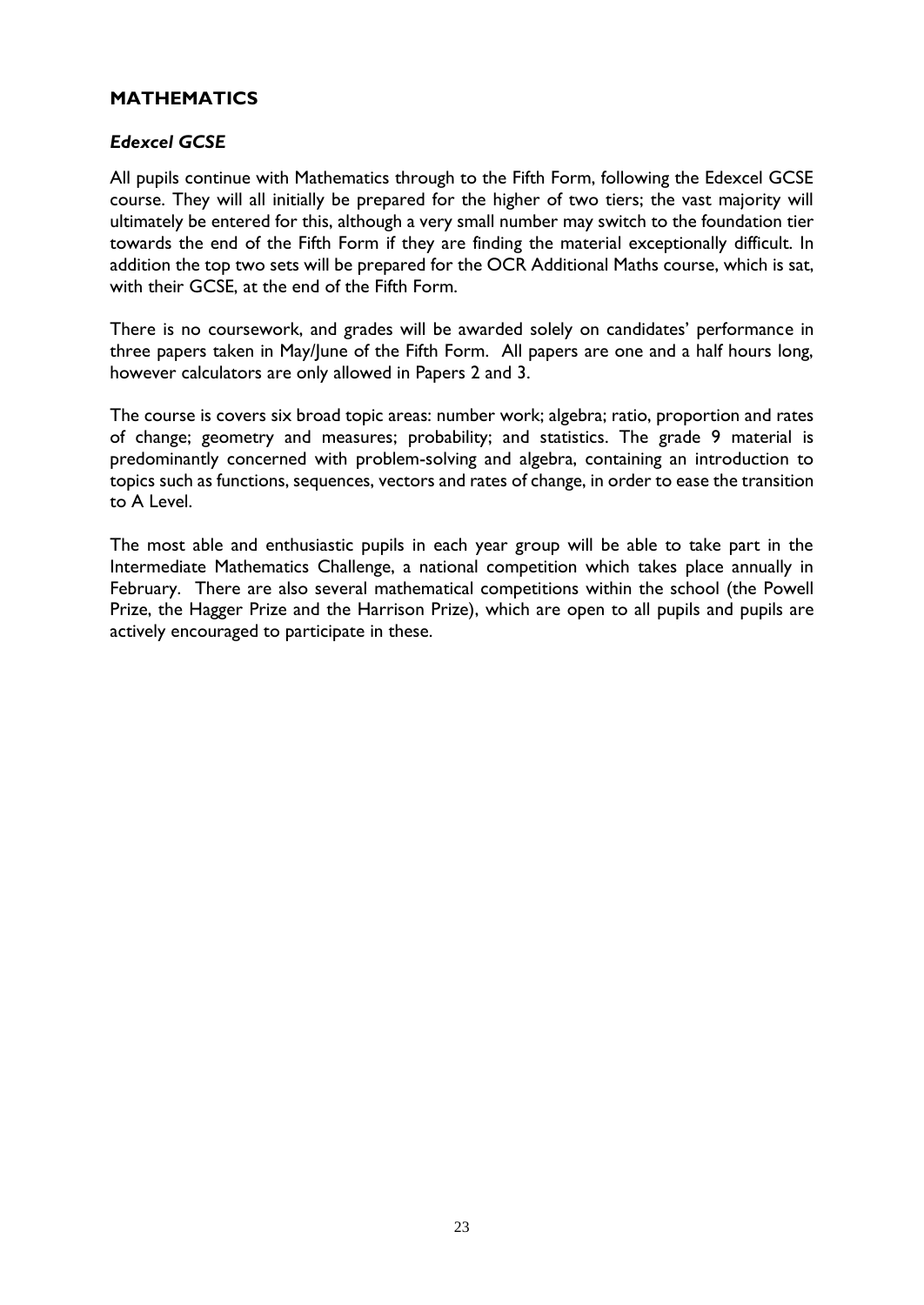# **AN OVERVIEW OF THE SCIENCE GCSEs**

The Edexcel GCSE science courses are linear, all examinations are taken at the end of the Fifth Form, and there is no separate coursework component. Practical skills are assessed within the theory papers.

It is anticipated that there will be eight science sets in the Fourth Form and that the top seven sets will be prepared for examinations in the three separate sciences, resulting in three separate grades.

It is likely that pupils in the lower set will prepare for the Combined Science qualification, resulting in two grades.

The Combined Science course is at the same academic level but covers only two thirds of the content (the 'core') of the three separate science courses (see summaries that follow) and each science within the Combined Science is taught by a subject specialist.

A pupil following the Combined Science course will still attend separate classes in Biology, Physics and Chemistry, and will receive the same total contact time as a pupil studying for separate sciences, thus allowing time for review and consolidation of the material.

Pupils who gain high grades on the combined science course will still be able to consider science subjects at A Level although the vast majority of our Sixth Form scientists will come from the separate science sets.

All pupils will take the higher tier papers.

#### **BIOLOGY**

#### *Edexcel GCSE (1BI0)*

The Biology GCSE qualification is a linear course comprised of two papers taken at the end of the Fifth Form.

- Paper I is assessed through a one hour and 45 minute externally assessed examination and the total number of marks available is 100 (50 % of the total GCSE marks).
- Paper 2 is assessed through a one hour and 45 minute externally assessed examination and the total number of marks available is 100 (50 % of the total GCSE marks).

Paper 1 will only assess Topics 1-5.

Topic 1 – Key concepts in biology

Topic 2 – Cells and control

Topic 3 – Genetics

Topic 4 – Natural selection and genetic modification

Topic 5 – Health, disease and the development of medicines

Paper 2 will only assess Topics 1 and Topic 6-9.

Topic 1 – Key concepts in biology

Topic 6 – Plant structures and their functions

Topic 7 – Animal coordination, control and homeostasis

Topic 8 – Exchange and transport in animals

Topic 9 – Ecosystems and material cycles

There is no separate coursework component because practical skills are assessed within the theory papers. The syllabus content is split into nine topics as shown above.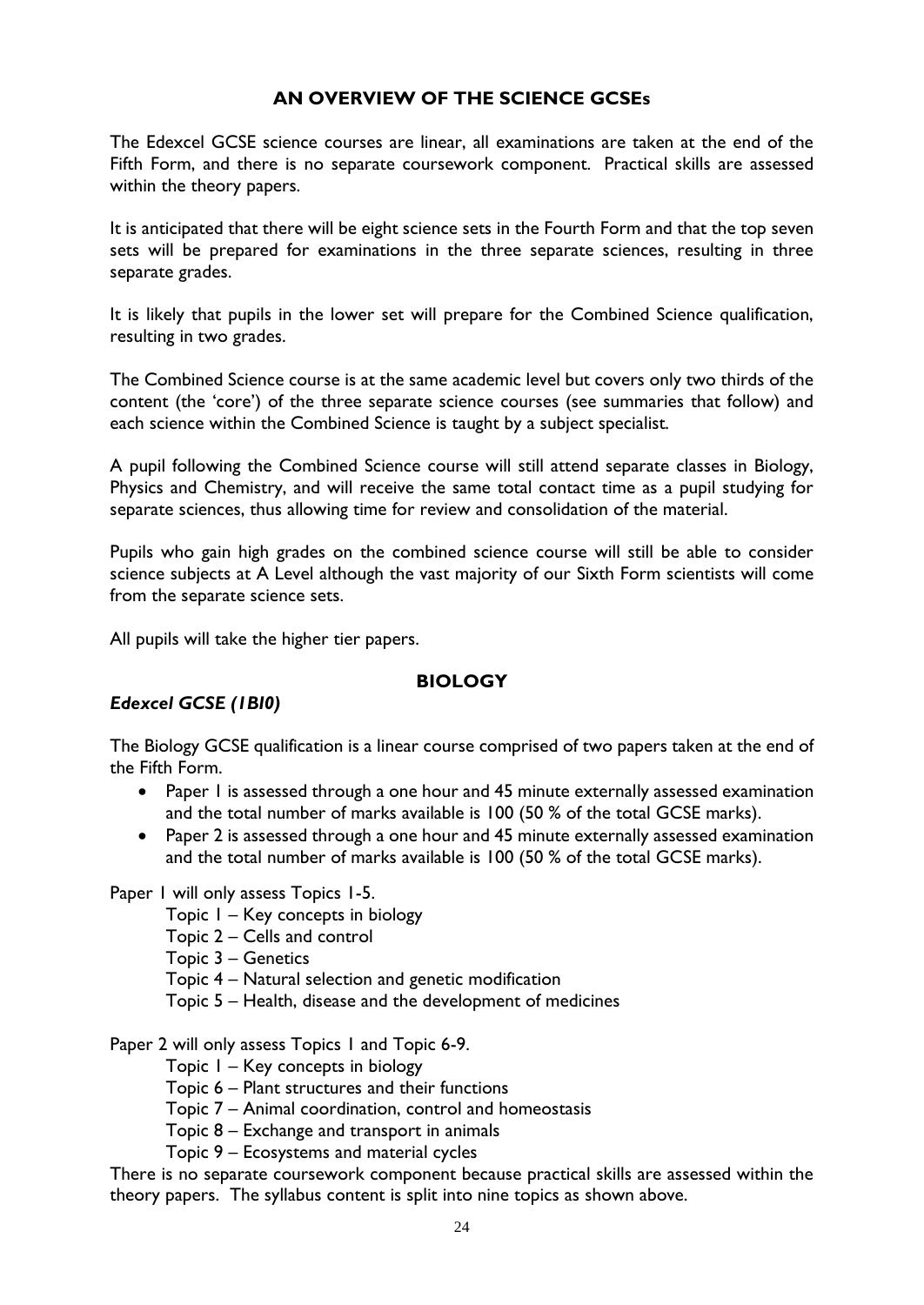# **CHEMISTRY**

# *Edexcel GCSE (1CH0)*

The Chemistry GCSE qualification is a linear course comprised of two papers taken at the end of the Fifth Form.

- Paper 1 is assessed through a one hour and 45 minute externally assessed examination and the total number of marks available is 100 (50 % of the total GCSE marks).
- Paper 2 is assessed through a one hour and 45 minute externally assessed examination and the total number of marks available is 100 (50 % of the total GCSE marks).

Paper 1 will only assess Topics 1-5.

- Topic I Key concepts in chemistry
- Topic 2 States of matter and mixtures
- Topic 3 Chemical changes
- Topic 4 Extracting metals and equilibria
- Topic 5 Separate chemistry 1

Paper 2 will only assess Topics 1 and Topic 6-9.

- Topic  $1 \text{Key concepts in chemistry}$
- Topic 6 Groups in the periodic table
- Topic 7 Rates of reaction and energy changes
- Topic 8 Fuels and Earth science
- Topic 9 Separate chemistry 2

There is no separate coursework component because practical skills are assessed within the theory papers. The syllabus content is split into nine topics as shown above.

#### **PHYSICS**

#### *Edexcel GCSE*

The Physics GCSE qualification is a linear course comprised of two papers taken at the end of the Fifth Form.

- Paper 1 is assessed through a one hour and 45 minute externally assessed examination and the total number of marks available is 100 (50 % of the total GCSE marks).
- Paper 2 is assessed through a one hour and 45 minute externally assessed examination and the total number of marks available is 100 (50 % of the total GCSE marks).

Paper 1 will assess topics 1-7:

- Topic 1 Key concepts of physics
- Topic 2 Motion and forces
- Topic 3 Conservation of energy
- Topic 4 Waves
- Topic 5 Light and the electromagnetic spectrum
- Topic 6 Radioactivity
- Topic 7 Astronomy

#### Paper 2 will assess topics 1 and 8-15:

- Topic 1 Key concepts of physics
- Topic 8 Energy Forces doing work
- Topic 9 Forces and their effects
- Topic 10 Electricity and circuits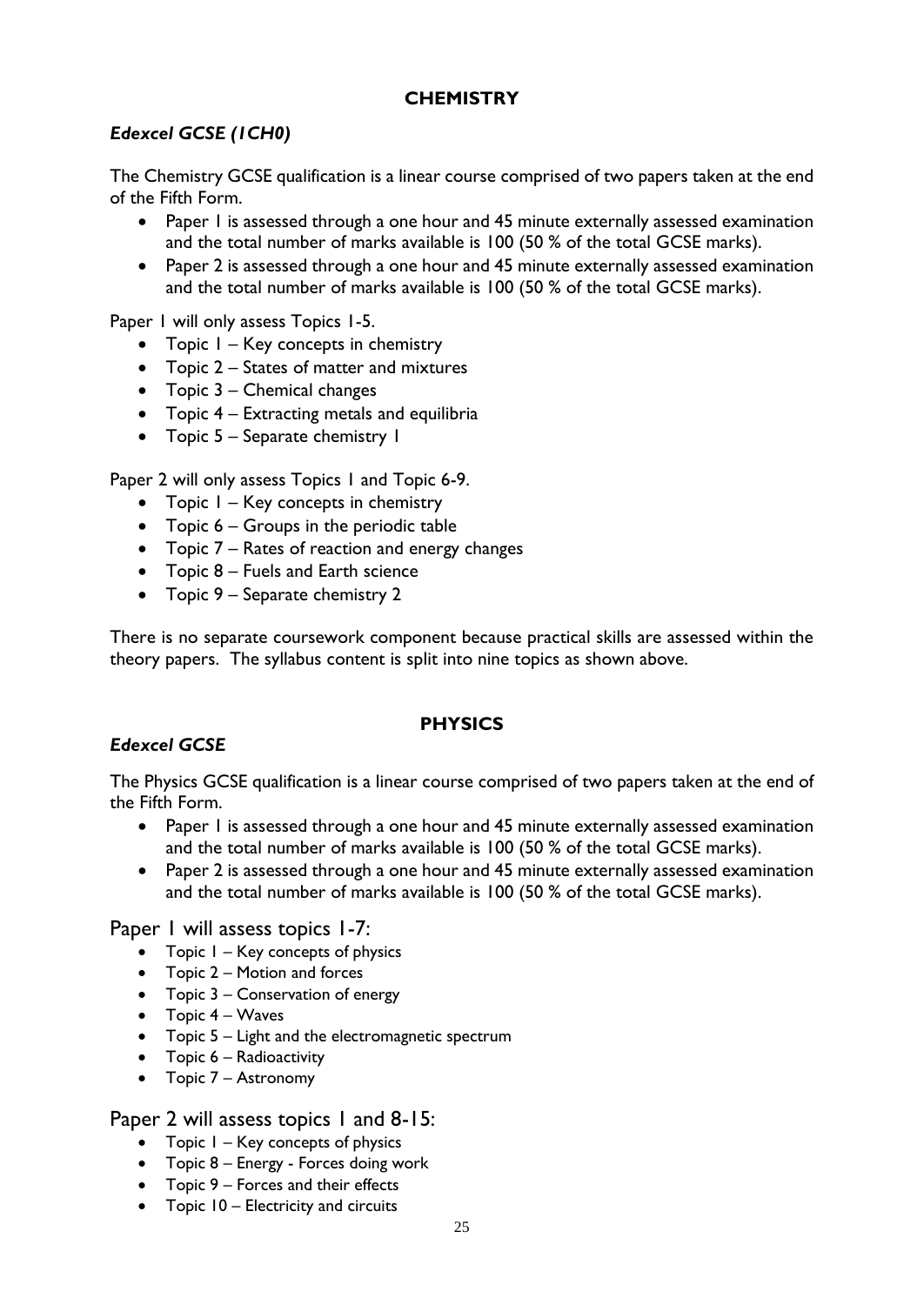- Topic II Static electricity
- Topic 12 Magnetism and the motor effect
- Topic 13 Electromagnetic induction
- Topic 14 Particle model
- Topic 15 Forces and matter

There is no separate coursework component because practical skills are assessed within the theory papers.

## *Combined Science GCSE (1SC0)*

The Combined Science GCSE qualification is a linear course comprised of six papers taken at the end of the Fifth Form. All papers have a weighting of 16.67 % of the total GCSE marks.

• Paper 1: Biology 1 is assessed through a one hour and 10 minute externally assessed examination and the total number of marks available is 60.

This paper will assessed the following topics of the biology specification.

- Topic  $1 \text{Key concepts in biology}$ ,
- Topic 2 Cells and control,
- Topic 3 Genetics,
- Topic 4 Natural selection and genetic modification,
- Topic 5 Health, disease and the development of medicines.
- Paper 2: Biology 2 is assessed through a one hour and 10 minute externally assessed examination and the total number of marks available is 60.

This paper will assessed the following topics of the biology specification.

- Topic  $I Key$  concepts in biology,
- Topic 6 Plant structures and their functions,
- Topic 7 Animal coordination, control and homeostasis
- Topic 8 Exchange and transport in animals
- Topic 9 Ecosystems and material cycles.
- Paper 3: Chemistry 1 is assessed through a one hour and 10 minute externally assessed examination and the total number of marks available is 60.

This paper will assessed the following topics of the chemistry specification.

- Topic 1 Key concepts in chemistry,
- Topic 2 States of matter and mixtures,
- Topic 3 Chemical changes,
- Topic 4 Extracting metals and equilibria.
- Paper 4: Chemistry 2 is assessed through a one hour and 10 minute externally assessed examination and the total number of marks available is 60.

This paper will assessed the following topics of the chemistry specification.

- Topic 1 Key concepts in chemistry,
- Topic 6 Groups in the periodic table,
- Topic 7 Rates of reaction and energy changes,
- Topic 8 Fuels and Earth science.
- Paper 5: Physics 1 is assessed through a one hour and 10 minute externally assessed examination and the total number of marks available is 60.

This paper will assessed the following topics of the physics specification.

- Topic 1 Key concepts of physics,
- Topic 2 Motion and forces,
- Topic 3 Conservation of energy,
- Topic  $4 W$ aves,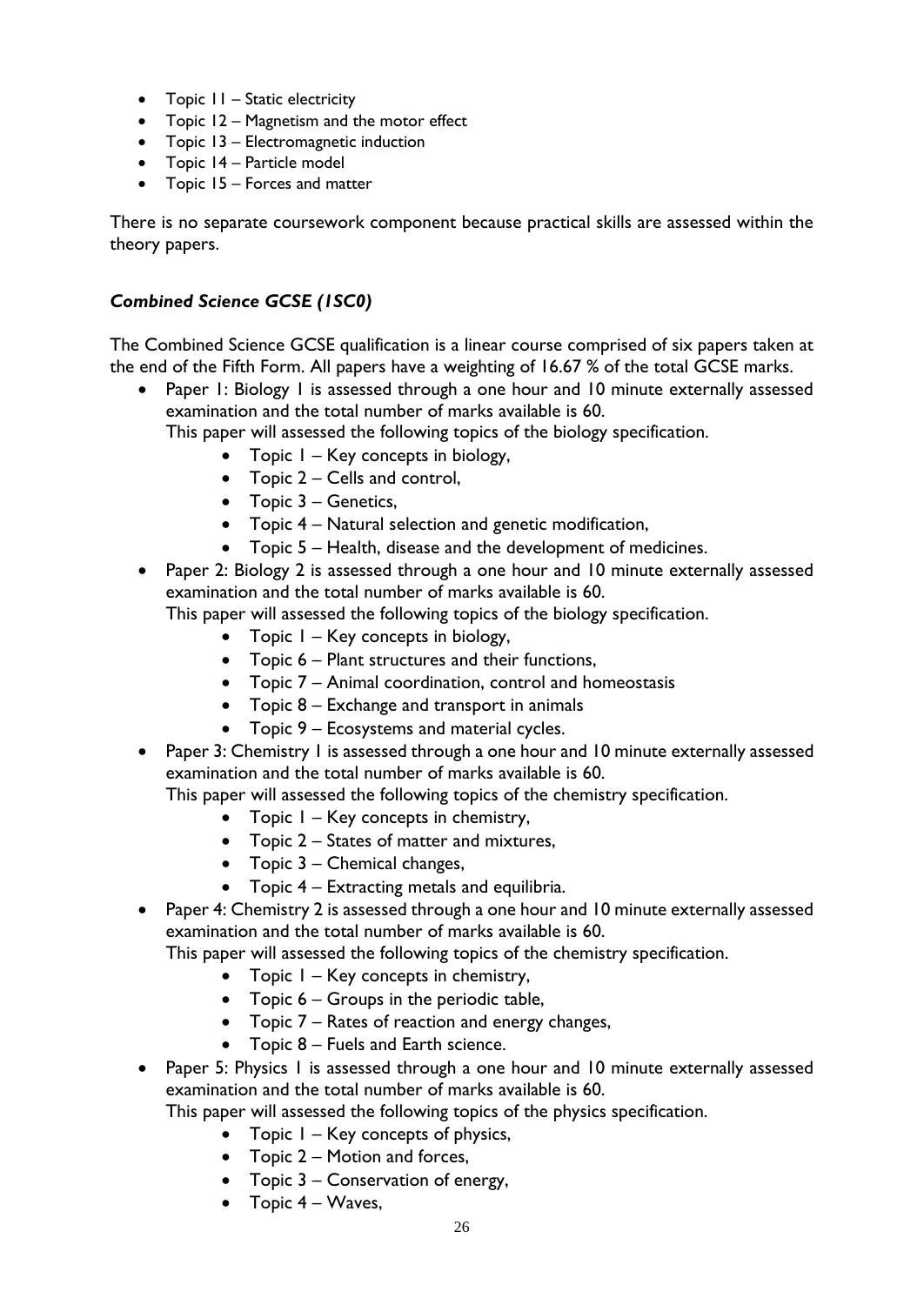- Topic 5 Light and the electromagnetic spectrum,
- Topic 6 Radioactivity
- Paper 6: Physics 2 is assessed through a one hour and 10 minute externally assessed examination and the total number of marks available is 60. This paper will assessed the following topics of the physics specification.
	- Topic 1 Key concepts of physics,
	- Topic 8 Energy Forces doing work,
	- Topic 9 Forces and their effects,
	- Topic 10 Electricity and circuits,
	- Topic 12 Magnetism and the motor effect,
	- Topic 13 Electromagnetic induction,
	- Topic 14 Particle model,
	- Topic 15 Forces and matter

There is no separate coursework component because practical skills are assessed within the theory papers. The syllabus content is split into the separate topics as shown above.